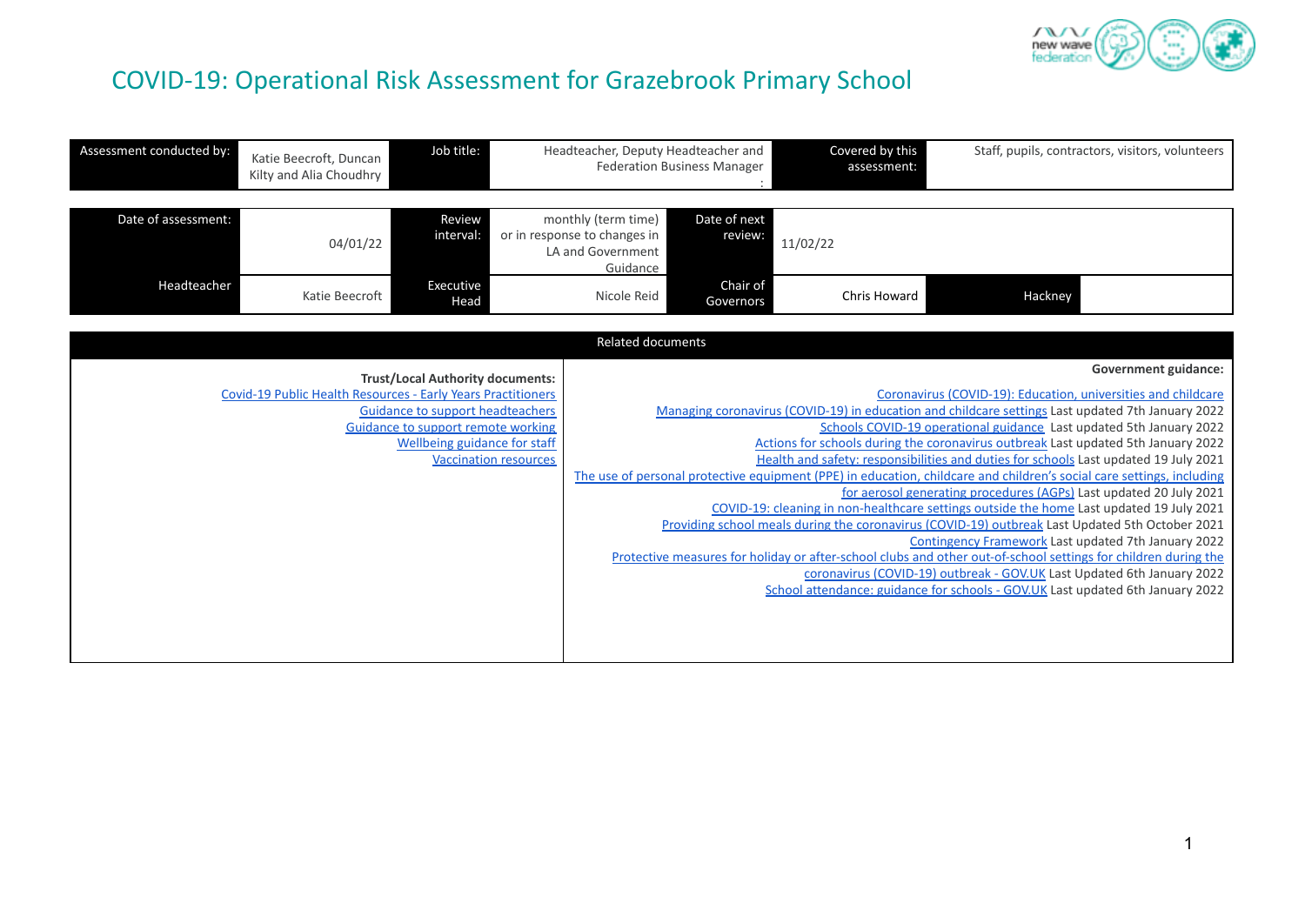### **Risk matrix**

|               | Risk rating                                                    | Likelihood of occurrence |                 |        |  |
|---------------|----------------------------------------------------------------|--------------------------|-----------------|--------|--|
|               | High (H), Medium (M), Low (L)                                  | Probable                 | <b>Possible</b> | Remote |  |
| Likely impact | Major: Causes major physical injury, harm or ill-health.       |                          |                 |        |  |
|               | Severe: Causes physical injury or illness requiring first aid. |                          |                 |        |  |
|               | Minor: Causes physical or emotional discomfort.                |                          |                 |        |  |

| Areas for concern                                                           | <b>Risk prior</b><br>to action<br>(H/M/L) | <b>Control measures</b>                                                                                                                                                                                                                                                                                                                                                                                                                                                                                                                                                                                                                                                                                                                                                                                                                                                                                                                                                                                                                                                                                                                                                                                                                                                                                                                                                                                                                                                                                                                                                                                                                                                                                                                                                                                                                                                                                                                                                   | Residual<br>risk<br>rating<br>(H/M/L) |
|-----------------------------------------------------------------------------|-------------------------------------------|---------------------------------------------------------------------------------------------------------------------------------------------------------------------------------------------------------------------------------------------------------------------------------------------------------------------------------------------------------------------------------------------------------------------------------------------------------------------------------------------------------------------------------------------------------------------------------------------------------------------------------------------------------------------------------------------------------------------------------------------------------------------------------------------------------------------------------------------------------------------------------------------------------------------------------------------------------------------------------------------------------------------------------------------------------------------------------------------------------------------------------------------------------------------------------------------------------------------------------------------------------------------------------------------------------------------------------------------------------------------------------------------------------------------------------------------------------------------------------------------------------------------------------------------------------------------------------------------------------------------------------------------------------------------------------------------------------------------------------------------------------------------------------------------------------------------------------------------------------------------------------------------------------------------------------------------------------------------------|---------------------------------------|
|                                                                             |                                           | <b>Virus control protocols</b>                                                                                                                                                                                                                                                                                                                                                                                                                                                                                                                                                                                                                                                                                                                                                                                                                                                                                                                                                                                                                                                                                                                                                                                                                                                                                                                                                                                                                                                                                                                                                                                                                                                                                                                                                                                                                                                                                                                                            |                                       |
|                                                                             |                                           | 1.1 Notification of or suspected case of Covid -19 procedure                                                                                                                                                                                                                                                                                                                                                                                                                                                                                                                                                                                                                                                                                                                                                                                                                                                                                                                                                                                                                                                                                                                                                                                                                                                                                                                                                                                                                                                                                                                                                                                                                                                                                                                                                                                                                                                                                                              |                                       |
| A member of the school displays<br>symptoms associated with Covid-19        | H.                                        | • Anyone displaying symptoms of covid 19 should not attend the school setting and book a PCR test as soon as possible.<br>• If a symptomatic person attends the school they will be sent home immediately or isolated until they can be picked up. The isolation space is clearly marked, sanitised on a daily basis and all members<br>of the community know that this space is reserved for this purpose.<br>• In the case of a symptomatic pupil who needs to be supervised before being picked up:<br>○ If a distance of 2 metres can't be maintained, supervising staff will wear a fluid-resistant surgical mask<br>o If contact is necessary, supervising staff will also wear disposable gloves and a disposable apron<br>o If there's a risk of splashing to the eyes, such as from coughing, spitting or vomiting, supervising staff will also wear eye protection<br>○ Supervising staff will wash their hands thoroughly for 20 seconds after the pupil has been picked up.<br>o Covid-19 Testing to be arranged by the child or young person's parent / carer as soon after symptoms are first noticed<br>• A deep clean will take place in the areas that the symptomatic person has been in, and PPE will be disposed of properly following government guidance                                                                                                                                                                                                                                                                                                                                                                                                                                                                                                                                                                                                                                                                                            | <b>M</b>                              |
| A member of the school community<br>reports a positive Covid-19 test result | н                                         | Anyone who tests positive on an LFD test should report their results and send a photograph of the positive test to school.<br>Anyone who is named as a close contact of the affected person will be contacted by NHS test and trace.<br>Individuals are not required to self isolate but are strongly advised to take daily LFD tests for 7 days if they live in the same household as someone with COVID-19, or are a close<br>contact of someone with COVID-19, and any of the following apply:<br>they are fully vaccinated<br>they are aged between 5 years and 18 years and 6 months<br>they have taken part in or are currently part of an approved COVID-19 vaccine trial<br>they are not able to get vaccinated for medical reasons<br>Children under the age of 5 are exempt from self isolation and do not need to take part in daily testing of close contacts.<br>Anyone self-isolating with symptoms will be advised to access testing NHS Covid-19 Testing and engage with the NHS Test and Trace process- Test and Trace Website<br>$\bullet$<br>If a member of the school community tests positive, the NHS test and trace service will offer advice to those who've been in contact with the individual.<br>$\circ$<br>o Families, staff and children will be supported to book a test.<br>o Staff can get priority access to testing kits from government testing sites.<br>o The most vulnerable families who cannot access a testing kit will be offered one of the school testing kits.<br>○ All members of the community will be made aware of the expectations for Test and Trace and they may be required to provide details of anyone they have been in close contact with if they were to<br>test positive for coronavirus (COVID-19) or if asked by NHS Test & Trace.<br>o Individuals who are unvaccinated and identified as a close contact should self-isolate for 10 days and send confirmation of their track and trace message to schoo. | <b>M</b>                              |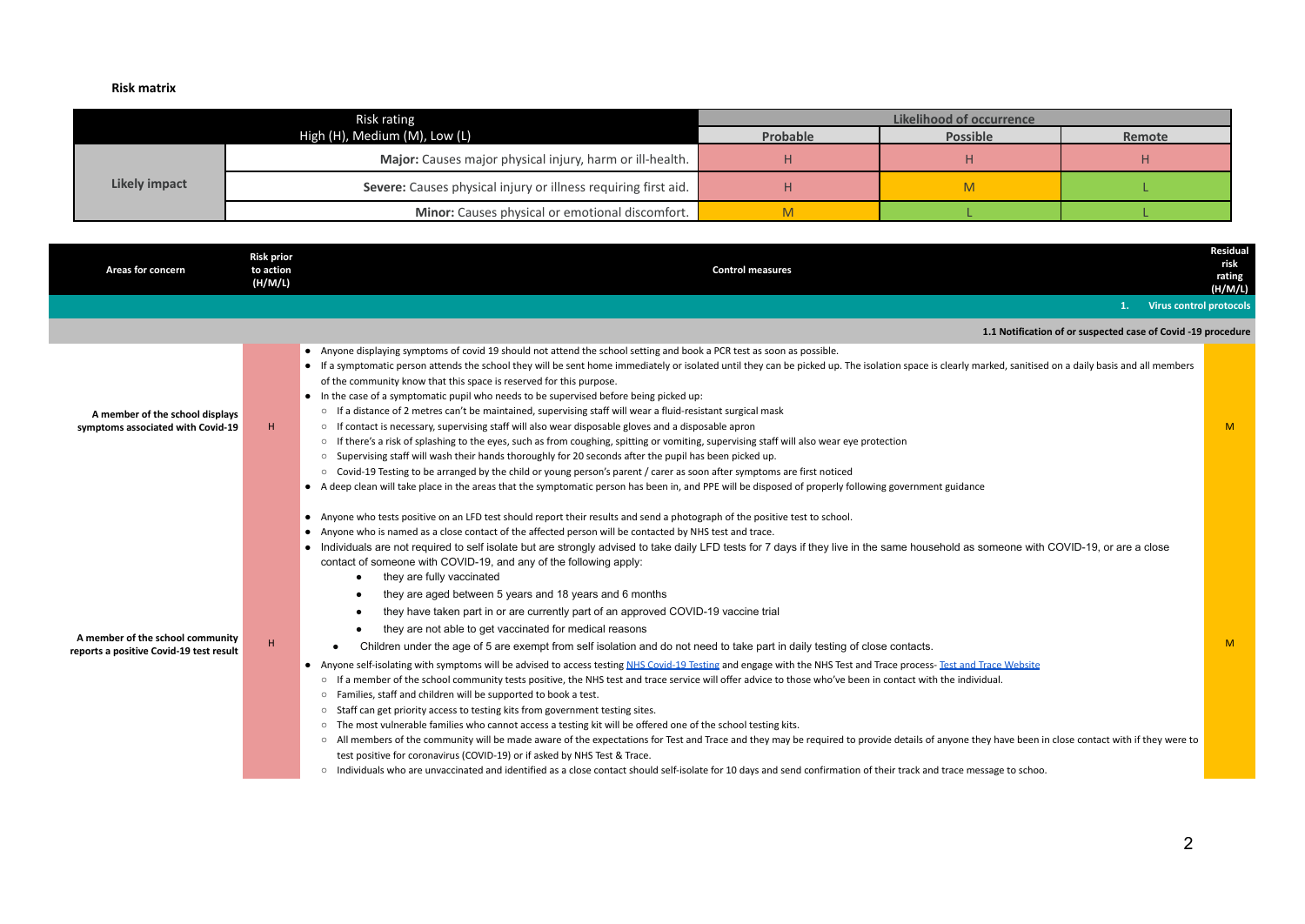| Someone in a staff member's or child 's<br>household identifies as symptomatic or<br>tests positive for Covid-19                                          | H. | Individuals are not required to self isolate but are strongly advised to take daily LFD tests for 7 days if they live in the same household as someone with COVID-19, or are a<br>close contact of someone with COVID-19, and any of the following apply:<br>they are fully vaccinated<br>$\circ$<br>they are aged between 5 years and 18 years and 6 months<br>$\circ$<br>they have taken part in or are currently part of an approved COVID-19 vaccine trial<br>$\circ$<br>they are not able to get vaccinated for medical reasons<br>$\circ$<br>Children under the age of 5 are exempt from self isolation and do not need to take part in daily testing of close contacts.<br>$\circ$                                                                                                                                                                                                                                                                                                                                                                                                                                                                                                                                                                                                                                                                                                                                                                                                                                                                                                                                                                                      |    |
|-----------------------------------------------------------------------------------------------------------------------------------------------------------|----|--------------------------------------------------------------------------------------------------------------------------------------------------------------------------------------------------------------------------------------------------------------------------------------------------------------------------------------------------------------------------------------------------------------------------------------------------------------------------------------------------------------------------------------------------------------------------------------------------------------------------------------------------------------------------------------------------------------------------------------------------------------------------------------------------------------------------------------------------------------------------------------------------------------------------------------------------------------------------------------------------------------------------------------------------------------------------------------------------------------------------------------------------------------------------------------------------------------------------------------------------------------------------------------------------------------------------------------------------------------------------------------------------------------------------------------------------------------------------------------------------------------------------------------------------------------------------------------------------------------------------------------------------------------------------------|----|
| School is informed that an external<br>visitor who met with staff/ children at<br>school has become symptomatic within<br>14 days of visiting the school. | H. | • If a visitor to the school has identified as symptomatic within 10 days of being with staff and / or children, remain alert but those who have had contact with visitors do not need to isolate.<br>• Encourage the visitor to arrange to be tested as soon as possible if they have not done so already.                                                                                                                                                                                                                                                                                                                                                                                                                                                                                                                                                                                                                                                                                                                                                                                                                                                                                                                                                                                                                                                                                                                                                                                                                                                                                                                                                                    |    |
|                                                                                                                                                           |    | 1.2 Promoting good hygiene practices                                                                                                                                                                                                                                                                                                                                                                                                                                                                                                                                                                                                                                                                                                                                                                                                                                                                                                                                                                                                                                                                                                                                                                                                                                                                                                                                                                                                                                                                                                                                                                                                                                           |    |
| School community does not fully<br>understand, or implement prevention<br>steps to control the spread of Covid-19                                         | H. | At all times the school will support colleagues, children and all members of the school community to follow government guidance on good respiratory health to reduce the likelihood of Covid-19 infection<br>minimise contact with individuals who are unwell by ensuring that those who have coronavirus (COVID-19) symptoms do not attend school.<br>clean hands thoroughly more often than usual<br>ensure good respiratory hygiene by promoting the 'catch it, bin it, kill it' approach<br>ensure enhanced cleaning, including cleaning frequently touched surfaces often, using standard products such as detergents and bleach<br>where necessary, wear appropriate personal protective equipment. PPE is only needed in a very small number of cases, including:<br>○ Where an individual child or young person becomes ill with coronavirus (COVID-19) symptoms while at schools, and only then if a distance of 2 metres cannot be maintained<br>O Where a child or young person already has routine intimate care needs that involves the use of PPE, in which case the same PPE should continue to be used<br>Members of middle leadership, teaching and support staff unions are consulted to ensure staff understand and know how that it is their responsibility to implement the statements contained above.<br>$\bullet$<br>SLT will make reasonable adjustments based on the suggestions of staff. The governors will ratify the risk assessment after the process of consultation has been completed in school.<br>enhanced signage around the school with reminders of expected behaviour<br>regular communication with families around expected behaviour | T. |
|                                                                                                                                                           |    | 1.3 Regular asymptomatic testing                                                                                                                                                                                                                                                                                                                                                                                                                                                                                                                                                                                                                                                                                                                                                                                                                                                                                                                                                                                                                                                                                                                                                                                                                                                                                                                                                                                                                                                                                                                                                                                                                                               |    |
| Test are not carried out regularly and<br>opportunities to spot asymptomatic<br>cases are missed                                                          | н. | Test kits are made available to all staff and staff are advised on where these can be sourced e.g. https://www.gov.uk/order-coronavirus-rapid-lateral-flow-tests<br>Staff are advised to take tests twice a week and to inform the headteacher in the case of a positive test.<br>Any staff member testing positive is to self isolate, carry out a PCR test for confirmation of infection and keep the school informed.                                                                                                                                                                                                                                                                                                                                                                                                                                                                                                                                                                                                                                                                                                                                                                                                                                                                                                                                                                                                                                                                                                                                                                                                                                                       |    |
|                                                                                                                                                           |    | 2. Stepping Measures up and down                                                                                                                                                                                                                                                                                                                                                                                                                                                                                                                                                                                                                                                                                                                                                                                                                                                                                                                                                                                                                                                                                                                                                                                                                                                                                                                                                                                                                                                                                                                                                                                                                                               |    |
|                                                                                                                                                           |    | 2.1 Monitoring case numbers within the school                                                                                                                                                                                                                                                                                                                                                                                                                                                                                                                                                                                                                                                                                                                                                                                                                                                                                                                                                                                                                                                                                                                                                                                                                                                                                                                                                                                                                                                                                                                                                                                                                                  |    |
| Thresholds are reached that show<br>that transmission within school is<br>likely                                                                          | н. | Key staff are aware of thresholds that indicate that transmission is likely to be occurring within the school:<br>○ 5 children, pupils, students or staff, who are likely to have mixed closely, test positive for COVID-19 within a 10-day period<br>○ 10% of children, pupils, students or staff who are likely to have mixed closely test positive for COVID-19 within a 10-day period<br>Identifying of groups that have mixed closely is as accurate as possible based on the following guidance:<br>○ For early years, this could include:<br>a nursery class<br>a friendship group who often play together                                                                                                                                                                                                                                                                                                                                                                                                                                                                                                                                                                                                                                                                                                                                                                                                                                                                                                                                                                                                                                                              | M  |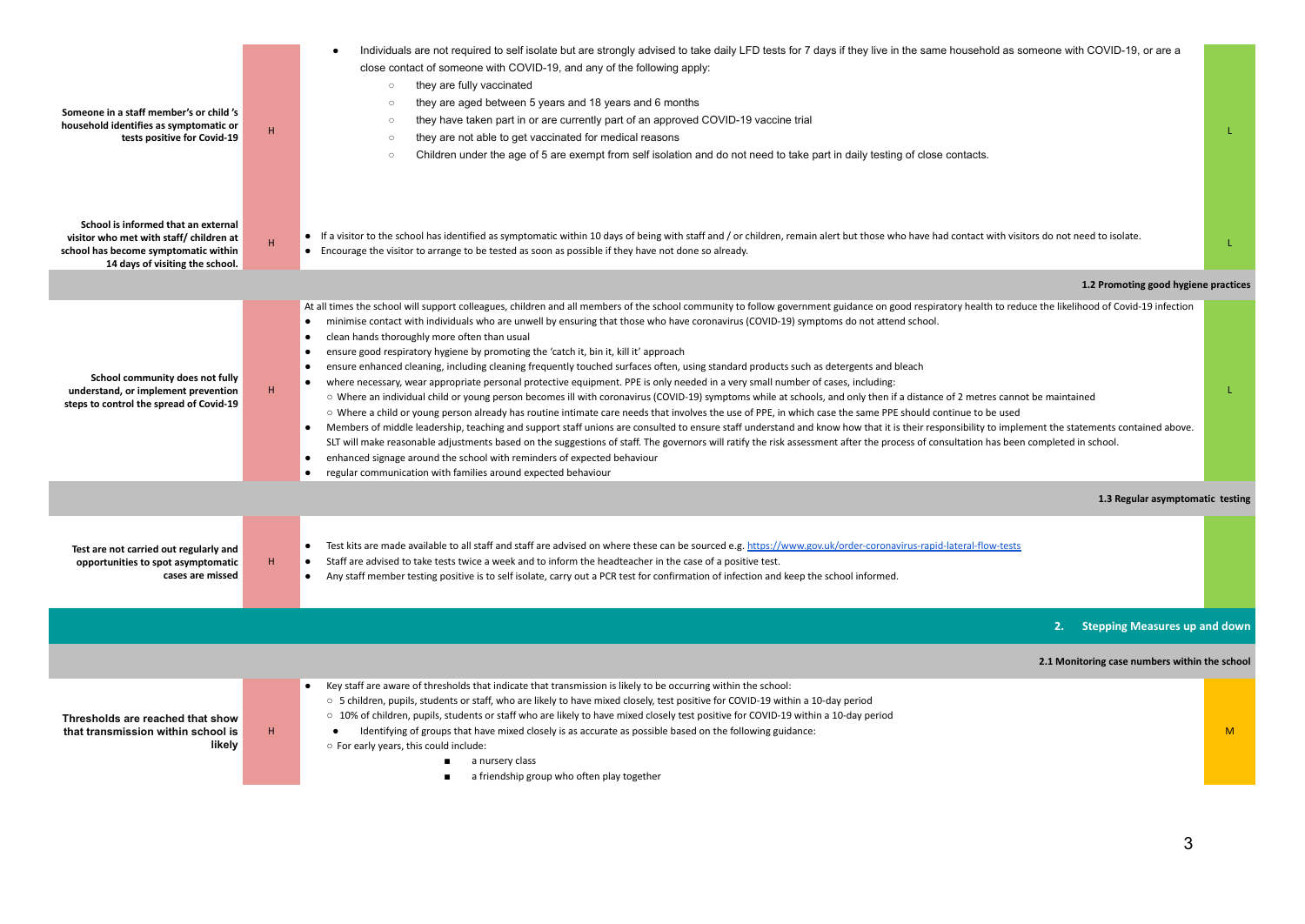|                                                                                                                                           |   | staff and children taking part in the same activity session together                                                                                                                                                                                                                                                                                                                                                                                                                                                                                                                                                                                                                                                                                                                                                                                                                                                                                                                                                                                                                                                                                                                                                                                                                                                                                                                                                                                                                                                                                                                                                                                                                                                                                                                                                                                                                                                                                                                                                                                                                                                    |                           |
|-------------------------------------------------------------------------------------------------------------------------------------------|---|-------------------------------------------------------------------------------------------------------------------------------------------------------------------------------------------------------------------------------------------------------------------------------------------------------------------------------------------------------------------------------------------------------------------------------------------------------------------------------------------------------------------------------------------------------------------------------------------------------------------------------------------------------------------------------------------------------------------------------------------------------------------------------------------------------------------------------------------------------------------------------------------------------------------------------------------------------------------------------------------------------------------------------------------------------------------------------------------------------------------------------------------------------------------------------------------------------------------------------------------------------------------------------------------------------------------------------------------------------------------------------------------------------------------------------------------------------------------------------------------------------------------------------------------------------------------------------------------------------------------------------------------------------------------------------------------------------------------------------------------------------------------------------------------------------------------------------------------------------------------------------------------------------------------------------------------------------------------------------------------------------------------------------------------------------------------------------------------------------------------------|---------------------------|
|                                                                                                                                           |   | ○ For schools, this could include:                                                                                                                                                                                                                                                                                                                                                                                                                                                                                                                                                                                                                                                                                                                                                                                                                                                                                                                                                                                                                                                                                                                                                                                                                                                                                                                                                                                                                                                                                                                                                                                                                                                                                                                                                                                                                                                                                                                                                                                                                                                                                      |                           |
|                                                                                                                                           |   | a form group or subject class                                                                                                                                                                                                                                                                                                                                                                                                                                                                                                                                                                                                                                                                                                                                                                                                                                                                                                                                                                                                                                                                                                                                                                                                                                                                                                                                                                                                                                                                                                                                                                                                                                                                                                                                                                                                                                                                                                                                                                                                                                                                                           |                           |
|                                                                                                                                           |   | a friendship group mixing at breaktimes                                                                                                                                                                                                                                                                                                                                                                                                                                                                                                                                                                                                                                                                                                                                                                                                                                                                                                                                                                                                                                                                                                                                                                                                                                                                                                                                                                                                                                                                                                                                                                                                                                                                                                                                                                                                                                                                                                                                                                                                                                                                                 |                           |
|                                                                                                                                           |   | a sports team                                                                                                                                                                                                                                                                                                                                                                                                                                                                                                                                                                                                                                                                                                                                                                                                                                                                                                                                                                                                                                                                                                                                                                                                                                                                                                                                                                                                                                                                                                                                                                                                                                                                                                                                                                                                                                                                                                                                                                                                                                                                                                           |                           |
|                                                                                                                                           |   | a group in an after-school activity                                                                                                                                                                                                                                                                                                                                                                                                                                                                                                                                                                                                                                                                                                                                                                                                                                                                                                                                                                                                                                                                                                                                                                                                                                                                                                                                                                                                                                                                                                                                                                                                                                                                                                                                                                                                                                                                                                                                                                                                                                                                                     |                           |
|                                                                                                                                           |   | Any positive tests are closely monitored to ensure that the school is aware of case numbers.                                                                                                                                                                                                                                                                                                                                                                                                                                                                                                                                                                                                                                                                                                                                                                                                                                                                                                                                                                                                                                                                                                                                                                                                                                                                                                                                                                                                                                                                                                                                                                                                                                                                                                                                                                                                                                                                                                                                                                                                                            |                           |
|                                                                                                                                           |   | If the thresholds are met, conduct a review and reinforce the testing, hygiene and ventilation measures they already have in place.                                                                                                                                                                                                                                                                                                                                                                                                                                                                                                                                                                                                                                                                                                                                                                                                                                                                                                                                                                                                                                                                                                                                                                                                                                                                                                                                                                                                                                                                                                                                                                                                                                                                                                                                                                                                                                                                                                                                                                                     |                           |
|                                                                                                                                           |   | Consideration will be given to whether activities could take place outdoors, including exercise, assemblies, or classes<br>Additional ways to improve ventilation indoors will be explore, where this would not significantly impact thermal comfort                                                                                                                                                                                                                                                                                                                                                                                                                                                                                                                                                                                                                                                                                                                                                                                                                                                                                                                                                                                                                                                                                                                                                                                                                                                                                                                                                                                                                                                                                                                                                                                                                                                                                                                                                                                                                                                                    |                           |
|                                                                                                                                           |   | one-off enhanced cleaning focussing on touch points and any shared equipment will be carried out.<br>٠                                                                                                                                                                                                                                                                                                                                                                                                                                                                                                                                                                                                                                                                                                                                                                                                                                                                                                                                                                                                                                                                                                                                                                                                                                                                                                                                                                                                                                                                                                                                                                                                                                                                                                                                                                                                                                                                                                                                                                                                                  |                           |
|                                                                                                                                           |   | HT will seek additional public health advice either by phoning the DfE helpline (0800 046 8687, option 1) or in line with other local arrangements.                                                                                                                                                                                                                                                                                                                                                                                                                                                                                                                                                                                                                                                                                                                                                                                                                                                                                                                                                                                                                                                                                                                                                                                                                                                                                                                                                                                                                                                                                                                                                                                                                                                                                                                                                                                                                                                                                                                                                                     |                           |
|                                                                                                                                           |   | A director of public health or an HPT may give settings advice reflecting the local situation. In areas where rates are high, this may include advice that local circumstances mean that the thresholds for<br>$\bullet$                                                                                                                                                                                                                                                                                                                                                                                                                                                                                                                                                                                                                                                                                                                                                                                                                                                                                                                                                                                                                                                                                                                                                                                                                                                                                                                                                                                                                                                                                                                                                                                                                                                                                                                                                                                                                                                                                                |                           |
|                                                                                                                                           |   | extra action can be higher than set out above. If they judge that additional action should be taken, they might advise the setting to take some or all of the other measures described in this document,                                                                                                                                                                                                                                                                                                                                                                                                                                                                                                                                                                                                                                                                                                                                                                                                                                                                                                                                                                                                                                                                                                                                                                                                                                                                                                                                                                                                                                                                                                                                                                                                                                                                                                                                                                                                                                                                                                                |                           |
| School is advised to take extra<br>measures to help break chains of                                                                       | H | for example extra testing.                                                                                                                                                                                                                                                                                                                                                                                                                                                                                                                                                                                                                                                                                                                                                                                                                                                                                                                                                                                                                                                                                                                                                                                                                                                                                                                                                                                                                                                                                                                                                                                                                                                                                                                                                                                                                                                                                                                                                                                                                                                                                              | M                         |
| transmission.                                                                                                                             |   | Any additional visits and visitors would be postponed if advised to do so.                                                                                                                                                                                                                                                                                                                                                                                                                                                                                                                                                                                                                                                                                                                                                                                                                                                                                                                                                                                                                                                                                                                                                                                                                                                                                                                                                                                                                                                                                                                                                                                                                                                                                                                                                                                                                                                                                                                                                                                                                                              |                           |
|                                                                                                                                           |   | Children would be sent home and taught remotely if the school was advised to do so.                                                                                                                                                                                                                                                                                                                                                                                                                                                                                                                                                                                                                                                                                                                                                                                                                                                                                                                                                                                                                                                                                                                                                                                                                                                                                                                                                                                                                                                                                                                                                                                                                                                                                                                                                                                                                                                                                                                                                                                                                                     |                           |
|                                                                                                                                           |   | The school would remain open for vulnerable young people and the children of critical workers in all circumstances.                                                                                                                                                                                                                                                                                                                                                                                                                                                                                                                                                                                                                                                                                                                                                                                                                                                                                                                                                                                                                                                                                                                                                                                                                                                                                                                                                                                                                                                                                                                                                                                                                                                                                                                                                                                                                                                                                                                                                                                                     |                           |
|                                                                                                                                           |   | 3. School Organisation                                                                                                                                                                                                                                                                                                                                                                                                                                                                                                                                                                                                                                                                                                                                                                                                                                                                                                                                                                                                                                                                                                                                                                                                                                                                                                                                                                                                                                                                                                                                                                                                                                                                                                                                                                                                                                                                                                                                                                                                                                                                                                  |                           |
|                                                                                                                                           |   | 3.1 Organisation of teaching spaces                                                                                                                                                                                                                                                                                                                                                                                                                                                                                                                                                                                                                                                                                                                                                                                                                                                                                                                                                                                                                                                                                                                                                                                                                                                                                                                                                                                                                                                                                                                                                                                                                                                                                                                                                                                                                                                                                                                                                                                                                                                                                     |                           |
| The teaching timetable and classrooms<br>do not follow guidelines and thus put<br>more children and adults at risk                        | H | Hand sanitisers available at entrance of all classrooms<br>Staff will be encouraged to have two tests a week and to inform the school immediately of a positive test.<br>$\bullet$<br>Windows remain open throughout the day - more widely at break and lunch times and less during lesson time due to low temperatures.<br>$\bullet$<br>Pupils to sanitise hands on entry and exit to classroom<br>$\bullet$<br>Ideally, adults should maintain 2 metre distance from each other, and from children. In particular, they should avoid close face to face contact and minimise time spent within 1 metre of anyone.<br>$\bullet$                                                                                                                                                                                                                                                                                                                                                                                                                                                                                                                                                                                                                                                                                                                                                                                                                                                                                                                                                                                                                                                                                                                                                                                                                                                                                                                                                                                                                                                                                        | M                         |
|                                                                                                                                           |   |                                                                                                                                                                                                                                                                                                                                                                                                                                                                                                                                                                                                                                                                                                                                                                                                                                                                                                                                                                                                                                                                                                                                                                                                                                                                                                                                                                                                                                                                                                                                                                                                                                                                                                                                                                                                                                                                                                                                                                                                                                                                                                                         | 3.2 Availability of staff |
| The number of staff who are available is<br>lower than that required to teach classes<br>and operate the school effectively and<br>safely | M | • The health status and availability of every member of staff is known and is regularly updated so that deployment can be planned.<br>• Flexible and responsive use of teaching assistants and pastoral staff to supervise classes is in place.<br>• Full use is made of testing to inform staff deployment.<br>• All staff are advised to take lateral flow tests twice a week<br>All staff complete vulnerability risk assessment so that SLT can be kept informed of staff health and wellbeing. Staff are aware that they can approach any SLT with changes to their health. Hackney<br>$\bullet$<br>Education templates will continue to be used to complete this process.<br>The school has identified a number for minimal permissible staffing to support safe, extended opening of the school. One member of SLT who is a Designated Safeguarding Lead must always be on<br>$\bullet$<br>site. In addition, there will always be enough teaching and support staff to cover classes and playtimes safely. Special consideration in this area is the provision for the school catering team. Should<br>a majority of this team become unwell, or be required to isolate, advice from the Executive Headteacher and/or Hackney Education would be sought.<br>All staff are given clear guidance on what to do if they suspect they, or a member of their household has developed symptoms. Testing information is shared with staff along with guidance as to how<br>$\bullet$<br>to get tested<br>Existing school systems in place and SLT keep abreast of wellbeing checks and staff are aware that they can approach any SLT with changes to their health<br>$\bullet$<br>SENCO to communicate with teaching assistants about the specific needs and strategies to support the children they will be working with if redeployed to cover staff absences<br>Staff who are shielding (if this is reintroduced) or required to self isolate, and are well enough to do so, will be assigned meaningful work to complete from home. The required technology would be<br>made available to these members of staff. | L                         |
|                                                                                                                                           |   | 3.3 Curriculum organisation                                                                                                                                                                                                                                                                                                                                                                                                                                                                                                                                                                                                                                                                                                                                                                                                                                                                                                                                                                                                                                                                                                                                                                                                                                                                                                                                                                                                                                                                                                                                                                                                                                                                                                                                                                                                                                                                                                                                                                                                                                                                                             |                           |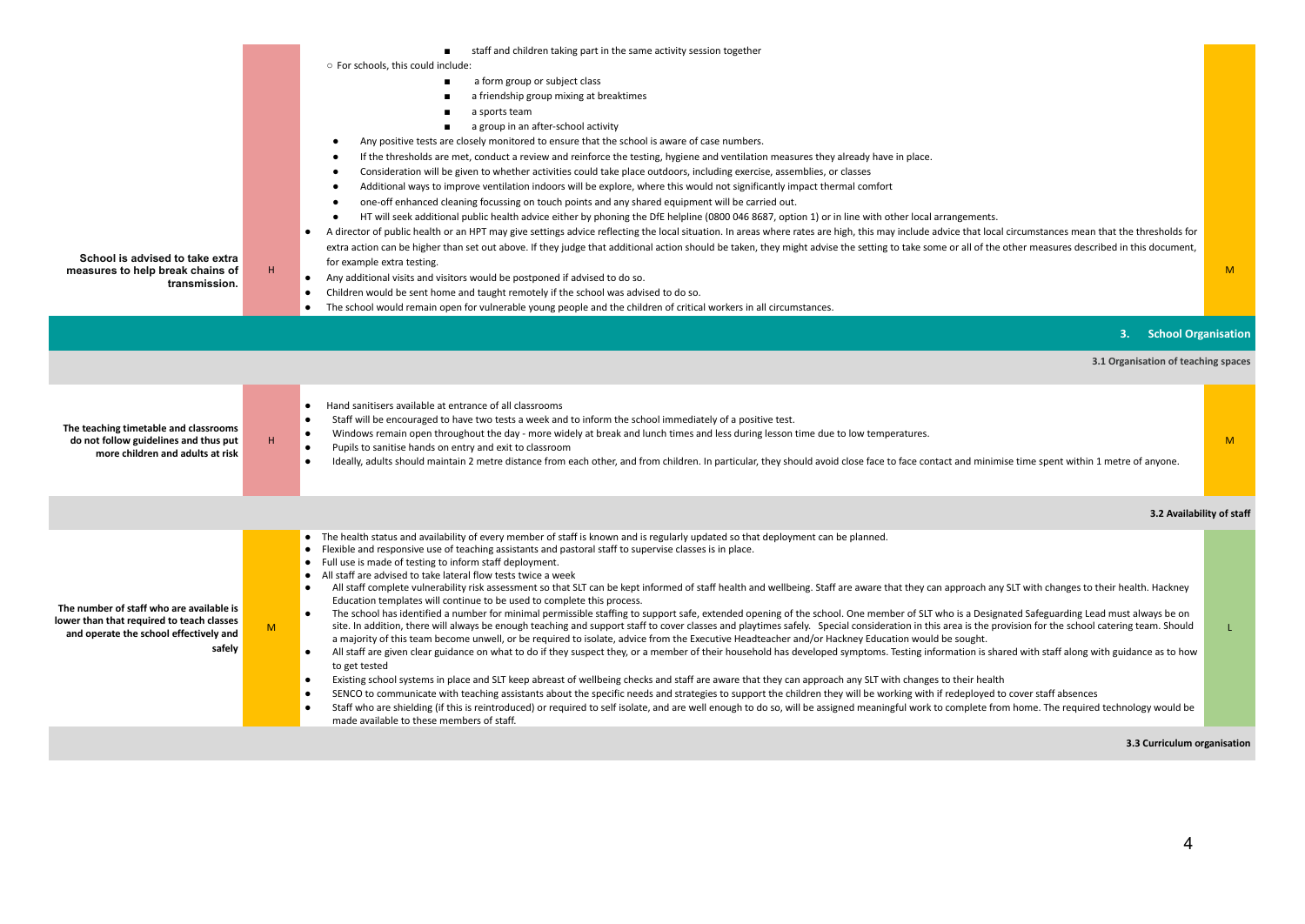| Pupils will have fallen behind in their<br>learning during school closures and<br>achievement gaps will have widened                                                                            | M  | Gaps in learning are assessed and addressed in teachers' planning.<br>$\bullet$<br>Plans for intervention are in place for those pupils who have fallen behind in their learning.<br>$\bullet$<br>Remote learning is developed to address the needs of individual pupils<br>$\bullet$<br>$\bullet$<br>Curricula teams have compiled end of year expectations for teachers to use in their planning with adjustments made to ensure core knowledge is in place before moving on; subject leaders will<br>monitor the successful delivery of these objectives<br>Interventions will be focused on social/emotional development and core skills such as early reading - phonics and reading fluency and maths place value and number knowledge and skills<br>$\bullet$<br>KS1 children to be taught in reading groups aligned to assessed reading levels. KS2 children to be grouped by summer assessment information as well as teacher judgement<br>Additional groups in some year groups in maths to support catch up programme. | T.                          |
|-------------------------------------------------------------------------------------------------------------------------------------------------------------------------------------------------|----|----------------------------------------------------------------------------------------------------------------------------------------------------------------------------------------------------------------------------------------------------------------------------------------------------------------------------------------------------------------------------------------------------------------------------------------------------------------------------------------------------------------------------------------------------------------------------------------------------------------------------------------------------------------------------------------------------------------------------------------------------------------------------------------------------------------------------------------------------------------------------------------------------------------------------------------------------------------------------------------------------------------------------------|-----------------------------|
|                                                                                                                                                                                                 |    |                                                                                                                                                                                                                                                                                                                                                                                                                                                                                                                                                                                                                                                                                                                                                                                                                                                                                                                                                                                                                                  | 3.4 Governance and policy   |
| Governors are not fully informed or<br>involved in making key decisions                                                                                                                         |    | • Online meetings are held regularly with governors.<br>• Governing bodies are involved in key decisions on reopening.<br>• Governors are briefed regularly on the latest government guidance and its implications for the school.<br>Governors are briefed on all major decisions including school reopening/FSM/Pupil learning/recruitment/Premises through online meetings and shared communication via email                                                                                                                                                                                                                                                                                                                                                                                                                                                                                                                                                                                                                 |                             |
|                                                                                                                                                                                                 |    |                                                                                                                                                                                                                                                                                                                                                                                                                                                                                                                                                                                                                                                                                                                                                                                                                                                                                                                                                                                                                                  | 3.5 Policy review           |
| Existing policies on safeguarding, health<br>and safety, fire evacuation, medical,<br>behaviour, attendance and other policies<br>are no longer fit for purpose in the<br>current circumstances | M. | • All relevant policies have been revised to take account of government guidance on COVID-19 and its implications for the school.<br>• Staff, pupils, parents and governors have been briefed accordingly.<br>Additional emphasis on safeguarding in online delivery of remote learning and behaviour expectations for pupils when working remotely<br>$\bullet$<br>Additional members of SLT have First Aid at Work training<br>$\bullet$<br>Medical policy addendum – all children displaying symptoms to be isolated and removed from site<br>$\bullet$<br>Safeguarding addendum added<br>$\bullet$<br>Health and Safety addendum reviewed and added                                                                                                                                                                                                                                                                                                                                                                          | T.                          |
|                                                                                                                                                                                                 |    |                                                                                                                                                                                                                                                                                                                                                                                                                                                                                                                                                                                                                                                                                                                                                                                                                                                                                                                                                                                                                                  | 3.6 Communication strategy  |
| Key stakeholders are not fully informed<br>about changes to policies and<br>procedures due to COVID-19, resulting in<br>risks to health                                                         |    | Communication strategies for the following groups are in place:<br>$\bullet$ Staff<br>• Pupils<br>• Parents<br>• Governors<br>• Local authority<br>• Regional Schools Commissioner<br>• Professional associations<br>• Other partners<br>All groups have been fully informed of all matters progressing through open line of communication<br>$\bullet$<br>Refreshed communication will be circulated ahead of school reopening as well as regular updates throughout the term where necessary<br>Governors are updated via the Executive Headteacher<br>$\bullet$<br>Parent council and governors meetings to continue remotely to ensure the community are clear on expectations and important points are clarified as required.<br>SLT attendance at ongoing LA meetings will continue to take place                                                                                                                                                                                                                          | T.                          |
|                                                                                                                                                                                                 |    |                                                                                                                                                                                                                                                                                                                                                                                                                                                                                                                                                                                                                                                                                                                                                                                                                                                                                                                                                                                                                                  | 3.7 Staff induction and CPD |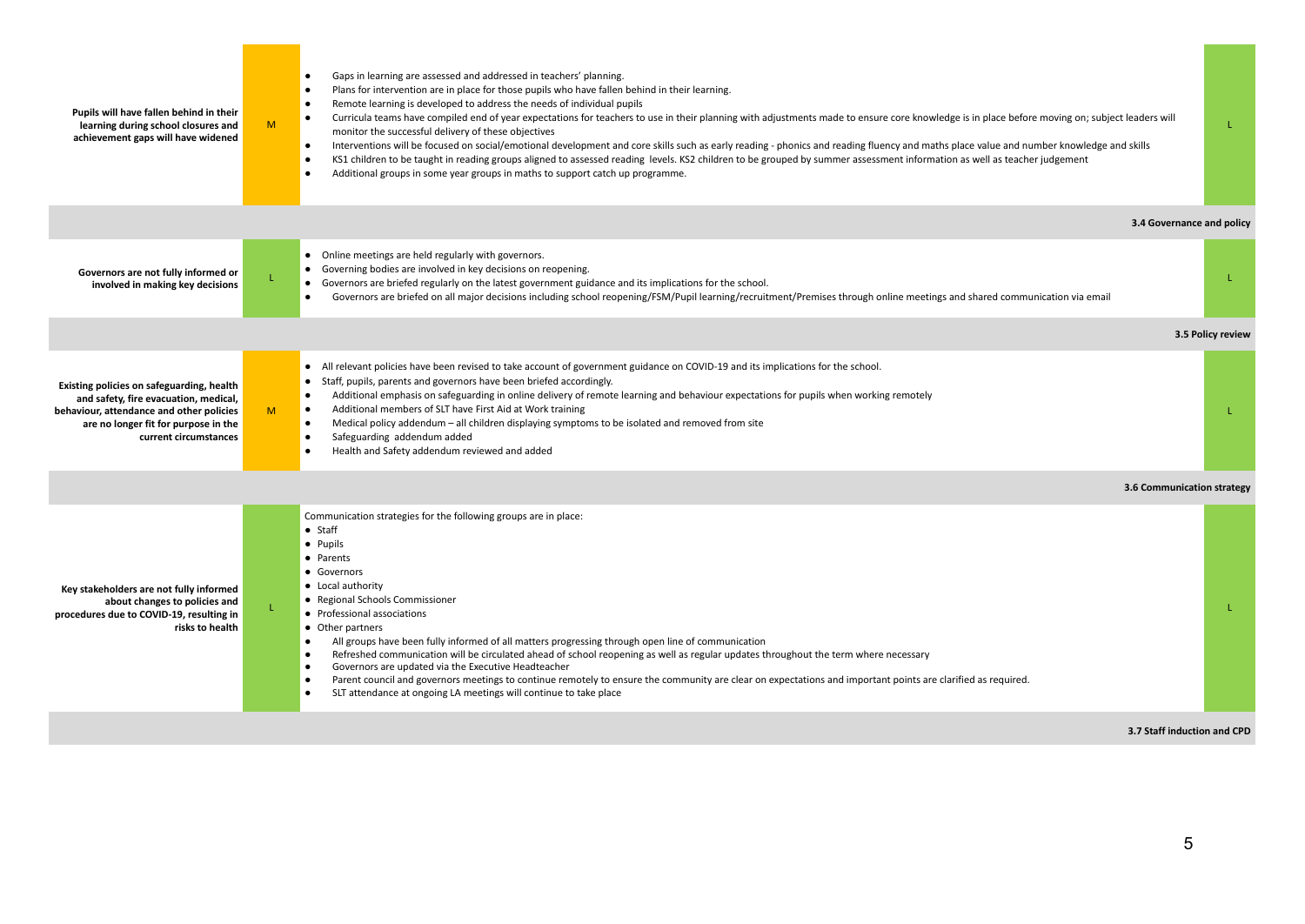| Staff are not trained in new procedures,<br>leading to risks to health<br><b>New Wave Staff FAQ</b><br>New staff are not aware of policies and<br>procedures prior to starting at the school      | M<br>L. | • A revised staff handbook is issued to all staff prior to reopening.<br>• Induction and CPD programmes are in operation for all staff prior to reopening, and include:<br>• Infection control<br>• Fire safety and evacuation procedures<br>• Constructive behaviour management<br>• Safeguarding<br>• Risk management<br>$\bullet$<br>Staff updates are frequent and informative as to government and local authority guidance as to changes as a result of Covid-19<br>Infection control/Fire safety and procedures/ were all shared with staff before the admission of pupils on the 7th September<br>Infection control - regular cleaning and sanitising of areas of work, increased hygiene procedures.<br>Those families identified on the schools safeguarding risk registers receive frequent phone calls including increased regularity of communication with social workers - see safeguarding addendum<br>$\bullet$<br>• Induction programmes are in place for all new staff – either online or in-school – prior to starting.<br>• The revised staff handbook is issued to all new staff prior to starting.<br>Staff induction continue as guided by our safer recruitment practices<br>Staff induction packs available online and in school<br>$\bullet$                                    | L.<br>L.           |
|---------------------------------------------------------------------------------------------------------------------------------------------------------------------------------------------------|---------|-----------------------------------------------------------------------------------------------------------------------------------------------------------------------------------------------------------------------------------------------------------------------------------------------------------------------------------------------------------------------------------------------------------------------------------------------------------------------------------------------------------------------------------------------------------------------------------------------------------------------------------------------------------------------------------------------------------------------------------------------------------------------------------------------------------------------------------------------------------------------------------------------------------------------------------------------------------------------------------------------------------------------------------------------------------------------------------------------------------------------------------------------------------------------------------------------------------------------------------------------------------------------------------------------------------|--------------------|
|                                                                                                                                                                                                   |         |                                                                                                                                                                                                                                                                                                                                                                                                                                                                                                                                                                                                                                                                                                                                                                                                                                                                                                                                                                                                                                                                                                                                                                                                                                                                                                           | 3.8 Ventilation    |
| Ventilation is not properly managed,<br>leading to additional risk of spreading<br>the virus.<br>The need for increased ventilation leads<br>to uncomfortable learning and working<br>environment | Η.      | All spaces in the school will be well ventilated<br>All staff are aware of the need for proper ventilation<br>Where available mechanical ventilation systems are adjusted to increase the ventilation rate wherever possible, and checked to confirm that normal operation meets current guidance<br>Natural ventilation - opening windows (in cooler weather windows are opened just enough to provide constant background ventilation, and opened more fully during breaks to purge the air<br>in the space).<br>Opening internal doors also used to assist with creating a throughput of air natural ventilation - if necessary external opening doors may also be used (as long as they are not fire doors and<br>where safe to do so)<br>The need for ventilation will be balanced against the need to maintain comfortable temperatures within school<br>Comfortable temperatures will be maintained in a variety of ways as listed<br>opening high level windows in preference to low level to reduce draughts<br>increasing the ventilation while spaces are unoccupied (e.g. between classes, during break and lunch, when a room is unused)<br>providing flexibility to allow additional, suitable indoor clothing.<br>$\bullet$<br>Rearranging furniture where possible to avoid direct drafts | M <sub>1</sub>     |
|                                                                                                                                                                                                   |         | Using heating as necessary to ensure comfort levels are maintained particularly in occupied spaces                                                                                                                                                                                                                                                                                                                                                                                                                                                                                                                                                                                                                                                                                                                                                                                                                                                                                                                                                                                                                                                                                                                                                                                                        | 3.9 Face Coverings |
| Members of school staff do not comply<br>with the requirements for face coverings<br>and so increase the risk of transmission                                                                     |         | All staff are required to wear face coverings in communal areas of the school unless they are exempt.                                                                                                                                                                                                                                                                                                                                                                                                                                                                                                                                                                                                                                                                                                                                                                                                                                                                                                                                                                                                                                                                                                                                                                                                     |                    |
|                                                                                                                                                                                                   |         | 4. Contingency planning for remote education                                                                                                                                                                                                                                                                                                                                                                                                                                                                                                                                                                                                                                                                                                                                                                                                                                                                                                                                                                                                                                                                                                                                                                                                                                                              |                    |
|                                                                                                                                                                                                   |         | 4.1 Planning and delivery remote education                                                                                                                                                                                                                                                                                                                                                                                                                                                                                                                                                                                                                                                                                                                                                                                                                                                                                                                                                                                                                                                                                                                                                                                                                                                                |                    |
| Children's learning will suffer due to any<br>periods of remote education                                                                                                                         | M       | • Class teachers will ensure all iPads in Key Stage 2 are ready to be sent home along with chargers<br>• EY and Key Stage 1 pupils will receive ipads if required to aid remote learning.<br>• Class teachers will be able to send home work for any pupil required to self isolate on the first day.<br>• Class teachers will review work completed by those required to learn from home                                                                                                                                                                                                                                                                                                                                                                                                                                                                                                                                                                                                                                                                                                                                                                                                                                                                                                                 | L.                 |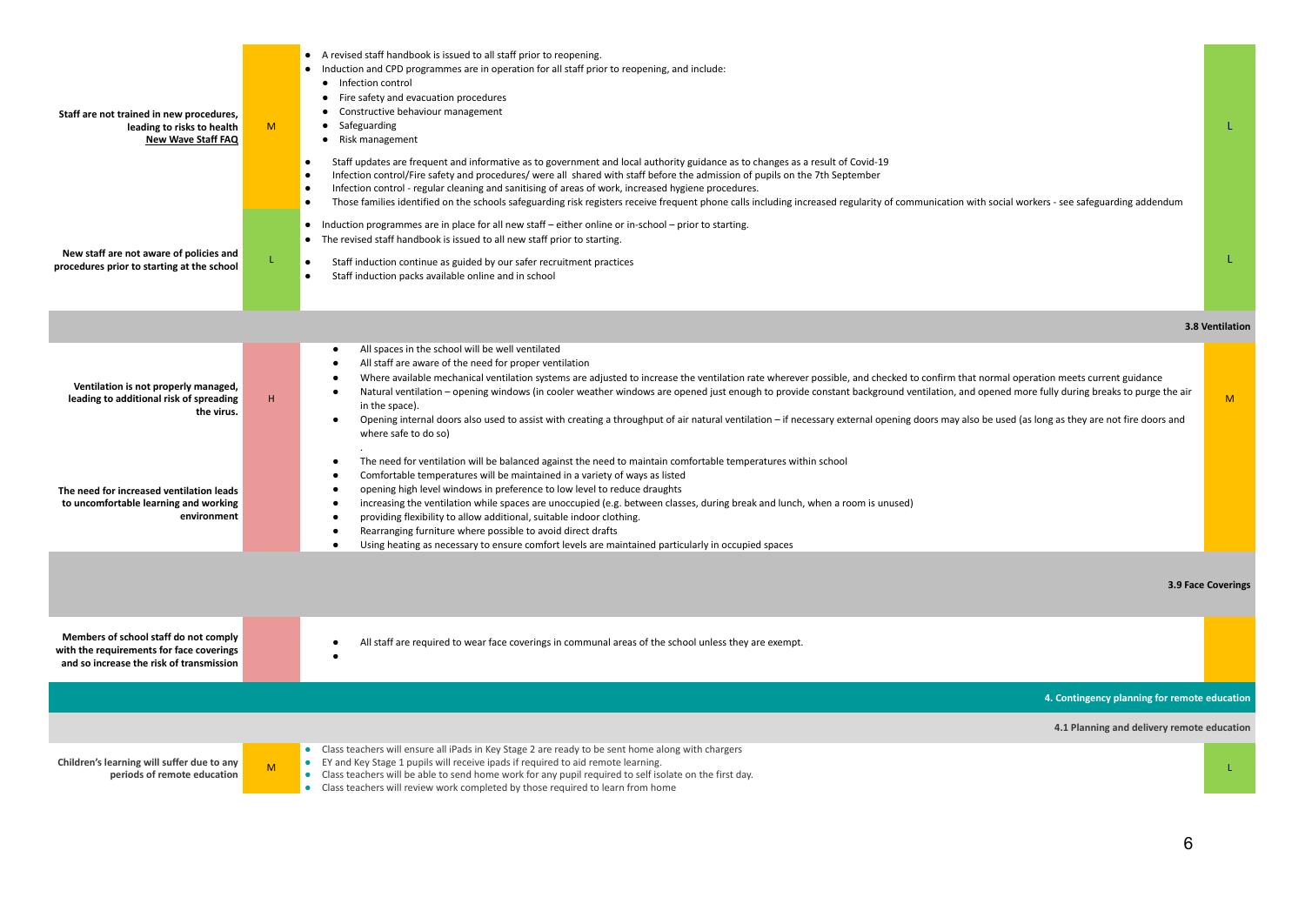|                                                                                                                                                   |                | All teachers will receive training on expectations for delivering remote education.<br>All Key Stage 2 pupils have access to google classroom to receive and submit any work.<br>$\bullet$                                                                                                                                                                                                                                                                                                                                                                                                                                                                                                                                                                                                                                                                                                                                                                                                                                                                                                                                                                                                                                                                                                                                                                                                                                                                                                           |                         |
|---------------------------------------------------------------------------------------------------------------------------------------------------|----------------|------------------------------------------------------------------------------------------------------------------------------------------------------------------------------------------------------------------------------------------------------------------------------------------------------------------------------------------------------------------------------------------------------------------------------------------------------------------------------------------------------------------------------------------------------------------------------------------------------------------------------------------------------------------------------------------------------------------------------------------------------------------------------------------------------------------------------------------------------------------------------------------------------------------------------------------------------------------------------------------------------------------------------------------------------------------------------------------------------------------------------------------------------------------------------------------------------------------------------------------------------------------------------------------------------------------------------------------------------------------------------------------------------------------------------------------------------------------------------------------------------|-------------------------|
|                                                                                                                                                   |                | 4.2 Provision of free school meals                                                                                                                                                                                                                                                                                                                                                                                                                                                                                                                                                                                                                                                                                                                                                                                                                                                                                                                                                                                                                                                                                                                                                                                                                                                                                                                                                                                                                                                                   |                         |
| Self isolation will result in some children<br>that are eligible for free school meals<br>being unable to receive these                           | M              | • Parents are able to call the school office to collect a free packed lunch for children<br>• Kitchen staff allocate time to make packed lunches each day<br>• 'No contact' collection of packed lunches will be arranged at the front of school<br>Packed lunch provision communicated to all staff<br>Parents to wear face coverings when entering the site to collect lunches<br>Site supervisors to place lunches on a trolley outside of the school office, under the shelter, for parents to collect at 11.00am each day                                                                                                                                                                                                                                                                                                                                                                                                                                                                                                                                                                                                                                                                                                                                                                                                                                                                                                                                                                       | L                       |
|                                                                                                                                                   |                |                                                                                                                                                                                                                                                                                                                                                                                                                                                                                                                                                                                                                                                                                                                                                                                                                                                                                                                                                                                                                                                                                                                                                                                                                                                                                                                                                                                                                                                                                                      | 4.3 Contact with pupils |
| School cannot maintain consistent<br>contact with children and families during<br>remote learning                                                 | M <sub>1</sub> | • Safeguarding register used to track contact with any pupils who are self isolating<br>• Remote learning plans to include video calls with all pupils<br>• Devices and internet connection provided for those that do not have access<br>• Most vulnerable learners to attend school<br>Teachers to record type of contact had with children daily<br>SLT assigned to call families and children that do not make contact<br>$\bullet$<br>SENDCo assigned to provide additional calls to EHCP children not attending in school provision<br>Office staff to continue first day calling procedures for children learning in school                                                                                                                                                                                                                                                                                                                                                                                                                                                                                                                                                                                                                                                                                                                                                                                                                                                                   | T.                      |
|                                                                                                                                                   |                | 5. Investing in safety equipment and health and safety arrangements to limit the spread of COVID-19                                                                                                                                                                                                                                                                                                                                                                                                                                                                                                                                                                                                                                                                                                                                                                                                                                                                                                                                                                                                                                                                                                                                                                                                                                                                                                                                                                                                  |                         |
|                                                                                                                                                   |                |                                                                                                                                                                                                                                                                                                                                                                                                                                                                                                                                                                                                                                                                                                                                                                                                                                                                                                                                                                                                                                                                                                                                                                                                                                                                                                                                                                                                                                                                                                      | 5.1 Cleaning            |
| Cleaning capacity is reduced so that an<br>initial deep-clean and ongoing cleaning<br>of surfaces are not undertaken to the<br>standards required | н              | • A return-to-work plan for cleaning staff (including any deep cleans) is agreed with contracting agencies prior to opening.<br>An enhanced cleaning plan is agreed and implemented which minimises the spread of infection.<br>Working hours for cleaning staff are increased.<br>Thorough daily cleaning has continued in the school throughout this period and will continue<br>Cleaning company has sent updated staff guidance and cleaning regimes to Hackney Council and school<br>Additional cleaner in school employed from 11-2pm to ensure pinch points are cleaned<br>Additional cleaning anti-bacterial product has been supplied in school to key staff and premises team<br>$\bullet$<br>Wipes are available for cleaning areas<br>An additional cleaning company is on hand to assist with deep cleans                                                                                                                                                                                                                                                                                                                                                                                                                                                                                                                                                                                                                                                                               | M                       |
| Cleaning in case of confirmed case or<br>staff member/pupil displaying symptoms                                                                   | н              | Measures taken to ensure all cleaning is deployed in line with government guidelines<br>Clean and disinfect surfaces the person has come into contact with, including:<br>Objects which are visibly contaminated with body fluids<br>$\bullet$<br>All potentially contaminated high-contact areas (e.g. bathrooms, door handles, telephones, grab-rails in corridors and desks)<br>No need to clean public areas passed through briefly (e.g. corridors) which aren't visibly contaminated with body fluids<br>When cleaning hard surfaces and sanitary fittings, use either:<br>Disposable cloths, or<br>$\bullet$<br>Paper rolls and disposable mop heads<br>When cleaning and disinfecting, use either:<br>A combined detergent/disinfectant solution at a dilution of 1,000 parts per million available chlorine<br>$\bullet$<br>A household detergent, followed by a disinfectant with the same dilution as above<br>$\bullet$<br>An alternative disinfectant, that's effective against enveloped viruses<br>Make sure all cleaning staff:<br>Wear disposable gloves and apron<br>Wash their hands with soap and water once they remove their gloves and apron<br>If there's a higher level of contamination (e.g. the individual has slept somewhere) or there's visible contamination with body fluids, you might need to provide cleaning staff with a surgical mask or<br>full-face visor. The local health protection team's risk assessment will let you know if you need this equipment. | M                       |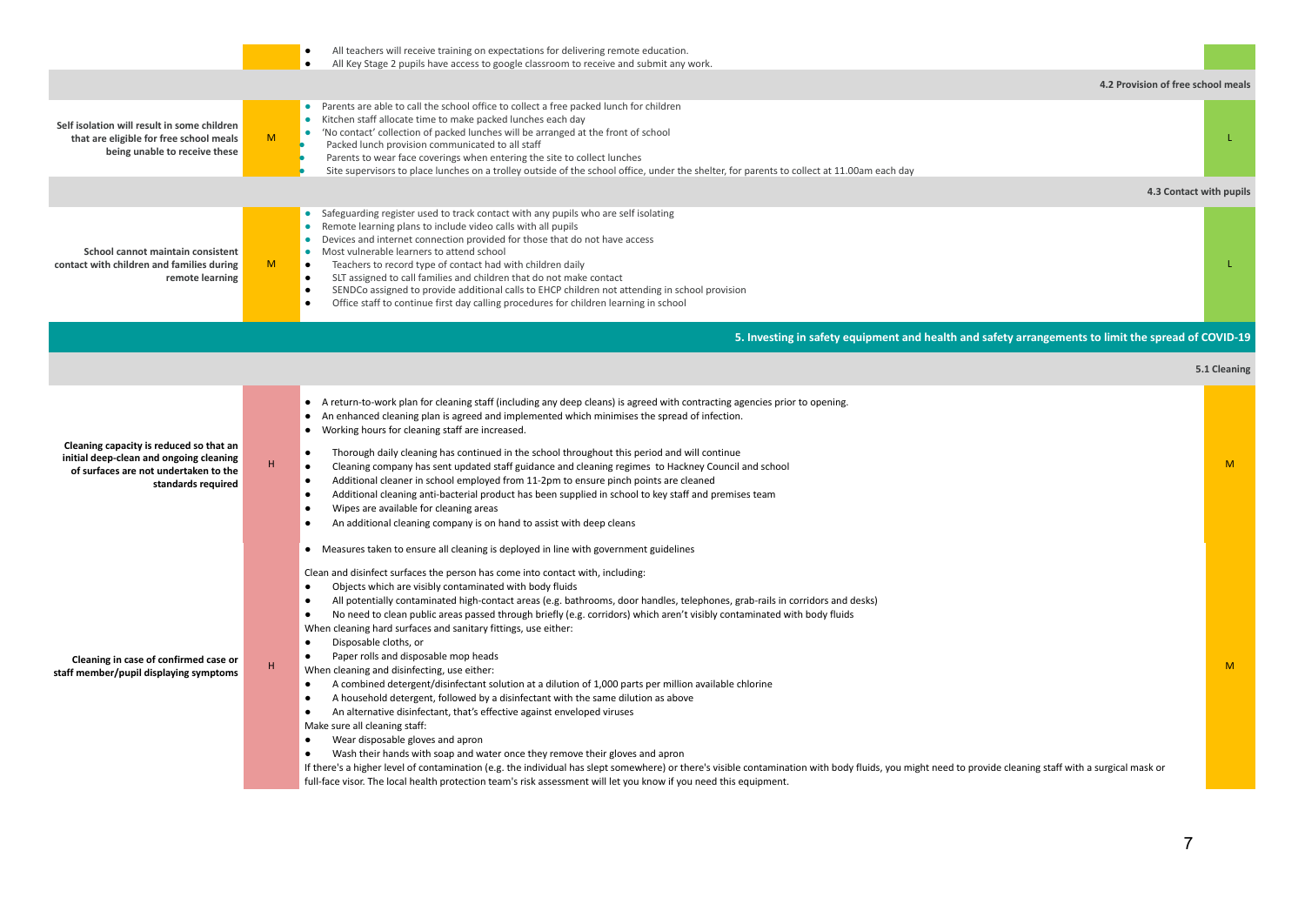|                                                                                                                                              |    | Wash any possibly contaminated fabric items, like curtains and beddings, in a washing machine. Clean and disinfect anything used for transporting these items with standard cleaning products.<br>$\bullet$<br>Launder any possibly contaminated items on the hottest temperature the fabric will tolerate.<br>$\bullet$<br>$\bullet$<br>If items can't be cleaned using detergents or laundering (e.g. upholstered furniture), use steam cleaning.<br>Dispose of any items that are heavily soiled or contaminated with body fluids.<br>$\bullet$<br>Keep any waste from possible cases and cleaning of those areas (e.g. tissues, disposable cloths and mop heads) in a plastic rubbish bag and tie when full.<br>$\bullet$<br>Place these bags in a suitable and secure place away from children and mark them for storage.<br>Wait until you know the test results to take the waste out of storage.<br>$\bullet$<br>$\bullet$<br>If the individual tests negative, put the bags in with normal waste.<br>If the individual tests positive, then you'll need a safe and secure place (away from children) where you can store waste for 72 hours.<br>$\bullet$<br>If you don't have a secure place, you'll need to arrange for a collection for 'category B' infectious waste from either your:<br>$\bullet$<br>Waste collection authority by a specialist clinical waste contractor<br>$\bullet$<br>If adults or children present allergic reactions to cleaning materials used the material will be changed. Normal procedures around allergic reactions will be followed in the first instance.<br>$\bullet$ |  |
|----------------------------------------------------------------------------------------------------------------------------------------------|----|---------------------------------------------------------------------------------------------------------------------------------------------------------------------------------------------------------------------------------------------------------------------------------------------------------------------------------------------------------------------------------------------------------------------------------------------------------------------------------------------------------------------------------------------------------------------------------------------------------------------------------------------------------------------------------------------------------------------------------------------------------------------------------------------------------------------------------------------------------------------------------------------------------------------------------------------------------------------------------------------------------------------------------------------------------------------------------------------------------------------------------------------------------------------------------------------------------------------------------------------------------------------------------------------------------------------------------------------------------------------------------------------------------------------------------------------------------------------------------------------------------------------------------------------------------------------------------------------------------------------|--|
|                                                                                                                                              |    | 5.2 Hygiene and handwashing                                                                                                                                                                                                                                                                                                                                                                                                                                                                                                                                                                                                                                                                                                                                                                                                                                                                                                                                                                                                                                                                                                                                                                                                                                                                                                                                                                                                                                                                                                                                                                                         |  |
| Inadequate supplies of soap and hand<br>sanitiser mean that pupils and staff do<br>not wash their hands with sufficient<br>frequency         | Η. | An audit of hand washing facilities and sanitiser dispensers is undertaken before the school reopens and additional supplies are purchased if necessary.<br>$\bullet$<br>Monitoring arrangements are in place to ensure that supplies of soap, hand towels and sanitiser are maintained throughout the day.<br>$\bullet$<br>All classrooms communal areas have hand sanitisers installed<br>$\bullet$<br>Hand soap and liquid soap is near all sinks for adults and pupils<br>$\bullet$<br>Additional adult liquid soap is available in all staff rooms<br>Hand washing regime and frequencies have been timetabled within the school day<br>$\bullet$                                                                                                                                                                                                                                                                                                                                                                                                                                                                                                                                                                                                                                                                                                                                                                                                                                                                                                                                                              |  |
| Pupils forget to wash their hands<br>regularly and frequently                                                                                | H  | $\bullet$<br>Additional sinks in playgrounds have been installed<br>Staff training includes the need to remind pupils of the need to wash their hands regularly and frequently.<br>$\bullet$<br>Posters and electronic messaging boards reinforce the need to wash hands regularly and frequently.<br>$\bullet$<br>School leaders monitor the extent to which hand washing is taking place on a regular and frequent basis.<br>$\bullet$<br>School day starts with teachers informing pupils and showing them with actions how to wash hands<br>$\bullet$<br>Posters are near all sanitising and soap units to encourage and remind staff<br>$\bullet$<br>Upon return and departure of classrooms hand washing and sanitising is encouraged including:<br>After coming into school<br>$\bullet$<br>After sneezing or coughing<br>Before and after handling or eating food<br>$\bullet$<br>$\bullet$<br>After going to the toilet<br>Before and after staff hand out food packages<br>$\bullet$<br>SEND social stories and visuals about the importance of washing hands.<br>$\bullet$<br>Teacher or support staff to model washing hands with SEND pupils.                                                                                                                                                                                                                                                                                                                                                                                                                                                          |  |
|                                                                                                                                              |    | 5.3 Testing and managing symptoms                                                                                                                                                                                                                                                                                                                                                                                                                                                                                                                                                                                                                                                                                                                                                                                                                                                                                                                                                                                                                                                                                                                                                                                                                                                                                                                                                                                                                                                                                                                                                                                   |  |
| Testing is not used effectively to help<br>manage staffing levels and support staff<br>wellbeing<br><b>Covid 19 Reopening Staff guidance</b> | H  | Test Kits are provided to all staff or they can be ordered from: https://www.gov.uk/order-coronavirus-rapid-lateral-flow-tests<br>$\bullet$<br>• Staff receive guidance on successful use of test kits.<br>• Staff are advised to take two tests a week.<br>Guidance on getting tested has been published.<br>$\bullet$<br>The guidance has been explained to staff as part of the induction process.<br>$\bullet$<br>Post-testing support is available for staff through the school's health provider.<br>$\bullet$<br>Testing emails are sent by SLT to staff to inform regarding localised testing<br>$\bullet$<br>Staff induction will include a hand out on COVID19 safety practice<br>Post testing support will be provided through our HR provider and also the schools therapist consultant                                                                                                                                                                                                                                                                                                                                                                                                                                                                                                                                                                                                                                                                                                                                                                                                                 |  |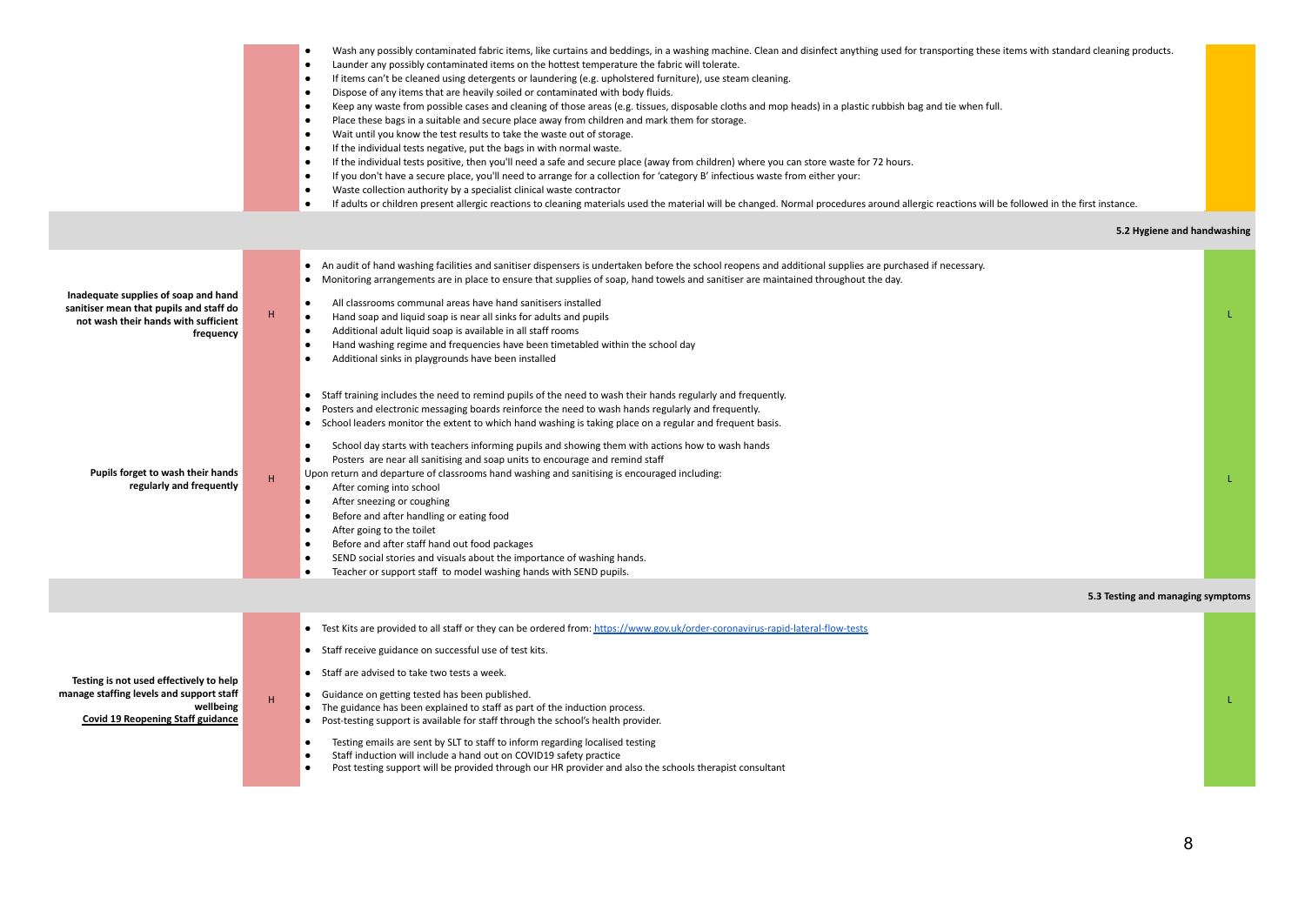| Infection transmission within school due<br>to staff/pupils (or members of their<br>household) displaying symptoms                                                                                           | $\mathsf H$ | Robust collection and monitoring of absence data, including tracking return to school dates, is in place.<br>• Procedures are in place to deal with any pupil or staff displaying symptoms at school. This includes the use of testing for both staff and pupils and appropriate action, in line with government<br>guidance, should the tests prove positive or negative.<br>Pupils, parents and staff are aware of what steps to take if they, or any member of their household, displays symptoms. This includes an understanding of the definitions and mitigating actions to take<br>in relation to the terms clinically vulnerable and clinically extremely vulnerable should these apply.<br>• A record of any COVID-19 symptoms in staff or pupils is reported to the local authority.<br>Offices are recording data absence of all staff members who have displayed symptoms and not been tested prior to testing becoming available<br>$\bullet$<br>Staff member/adult in the home should request a test for the symptomatic household member<br>$\bullet$<br>Headteachers ensure wellbeing checks are made to staff and checks with families of pupils that display symptoms<br>All entrance gates have contact numbers and emails of the school to be able to provide any further information if parents are unclear<br>$\bullet$<br>LA collects staff sickness data on staff members via iTrent<br>All staff complete vulnerability risk assessment so that SLT can be kept informed of staff health and wellbeing. Staff are aware that they can approach any SLT with changes to their health. Hackney<br>Education templates will continue to be used to complete this process. | M                 |
|--------------------------------------------------------------------------------------------------------------------------------------------------------------------------------------------------------------|-------------|-------------------------------------------------------------------------------------------------------------------------------------------------------------------------------------------------------------------------------------------------------------------------------------------------------------------------------------------------------------------------------------------------------------------------------------------------------------------------------------------------------------------------------------------------------------------------------------------------------------------------------------------------------------------------------------------------------------------------------------------------------------------------------------------------------------------------------------------------------------------------------------------------------------------------------------------------------------------------------------------------------------------------------------------------------------------------------------------------------------------------------------------------------------------------------------------------------------------------------------------------------------------------------------------------------------------------------------------------------------------------------------------------------------------------------------------------------------------------------------------------------------------------------------------------------------------------------------------------------------------------------------------------------------------------------------------------|-------------------|
| Staff, pupils and parents are not aware<br>of the school's procedures (including on<br>self-isolation and testing) should anyone<br>display symptoms of COVID-19<br><b>Accident &amp; PPE Use Procedures</b> | H           | Staff, pupils and parents have received clear communications informing them of current government guidance on the actions to take should anyone display symptoms of COVID-19 and how this will be<br>implemented in the school.<br>• This guidance has been explained to staff and pupils as part of the induction process.<br>• Any updates or changes to this guidance are communicated in a timely and effective way to all stakeholders.<br>All stakeholders are briefed with all new legislation related to school - staff updated via emails and handouts, families via letters emailed and uploaded onto the websites<br>Self-isolation and testing emails have been shared with staff members<br>$\bullet$<br>Staff meeting have taken place on Google hangouts informing staff of symptoms and clear protocols on accidents/PPE that needs to be worn and what do to if pupils display symptoms<br>$\bullet$<br>Regular updates are held<br>$\bullet$<br>Staff are referred to government guidance on PPE in schools.<br>$\bullet$                                                                                                                                                                                                                                                                                                                                                                                                                                                                                                                                                                                                                                                     | M                 |
| Staff, pupils and parents are not aware<br>of the school's procedures should there<br>be a confirmed case of COVID-19 in the<br>school                                                                       | H           | • Staff, pupils and parents have received clear communications informing them of current government guidance on confirmed cases of COVID-19 and how this will be implemented in the school.<br>This guidance has been explained to staff and pupils as part of the induction process.<br>• Any updates or changes to this guidance are communicated in a timely and effective way to all stakeholders.<br>Senior staff are briefed on what to do if a case is confirmed<br>Local Authority have provided a RA to follow shared with SLT<br>Social Stories/visual aids to support SEND pupils                                                                                                                                                                                                                                                                                                                                                                                                                                                                                                                                                                                                                                                                                                                                                                                                                                                                                                                                                                                                                                                                                                    | L                 |
|                                                                                                                                                                                                              |             | 5.4 First Aid/Designated Safeguarding Leads                                                                                                                                                                                                                                                                                                                                                                                                                                                                                                                                                                                                                                                                                                                                                                                                                                                                                                                                                                                                                                                                                                                                                                                                                                                                                                                                                                                                                                                                                                                                                                                                                                                     |                   |
| The lack of availability of designated<br><b>First Aiders and Designated Safeguarding</b><br>Leads puts children's safety at risk                                                                            | H           | First Aid certificates extended for three months.<br>• A programme for training additional staff is in place.<br>Collaborative arrangements for sharing staff with other schools in the locality have been agreed.<br>$\bullet$<br>Adequate First Aiders are available and SLT have also completed First Aid at Work to ensure that numbers are within ratio<br>$\bullet$<br>Paediatric numbers are adequate and retraining will be organised for those who have 3 months extensions on their qualification<br>Staff training worksheets are circulated to SLT on a regular basis to identify training needs<br>$\bullet$<br>The Designated Safeguarding Lead and/or a deputy is available on site at all times                                                                                                                                                                                                                                                                                                                                                                                                                                                                                                                                                                                                                                                                                                                                                                                                                                                                                                                                                                                 | L                 |
|                                                                                                                                                                                                              |             |                                                                                                                                                                                                                                                                                                                                                                                                                                                                                                                                                                                                                                                                                                                                                                                                                                                                                                                                                                                                                                                                                                                                                                                                                                                                                                                                                                                                                                                                                                                                                                                                                                                                                                 | 5.5 Medical rooms |
| Medical rooms are not adequately<br>equipped or configured to maintain<br>infection control                                                                                                                  | H           | • Social distancing provisions are in place for medical rooms.<br>• Additional rooms are designated for pupils with suspected COVID-19 whilst collection is arranged.<br>Procedures are in place for medical rooms to be cleaned after suspected COVID-19 cases, along with other affected areas, including toilets.<br>$\bullet$<br>Medical rooms and designated toilet facilities have been allocated, signposted and shared with all staff<br>$\bullet$<br>Additional PPE boxes have been allocated to medical cupboards around the school<br>$\bullet$<br>Premises staff and additional cleaning staff will be supplied to staff cleaning specific areas<br>$\bullet$<br>Additional isolation space identified for Nursery as separate site                                                                                                                                                                                                                                                                                                                                                                                                                                                                                                                                                                                                                                                                                                                                                                                                                                                                                                                                                 | т                 |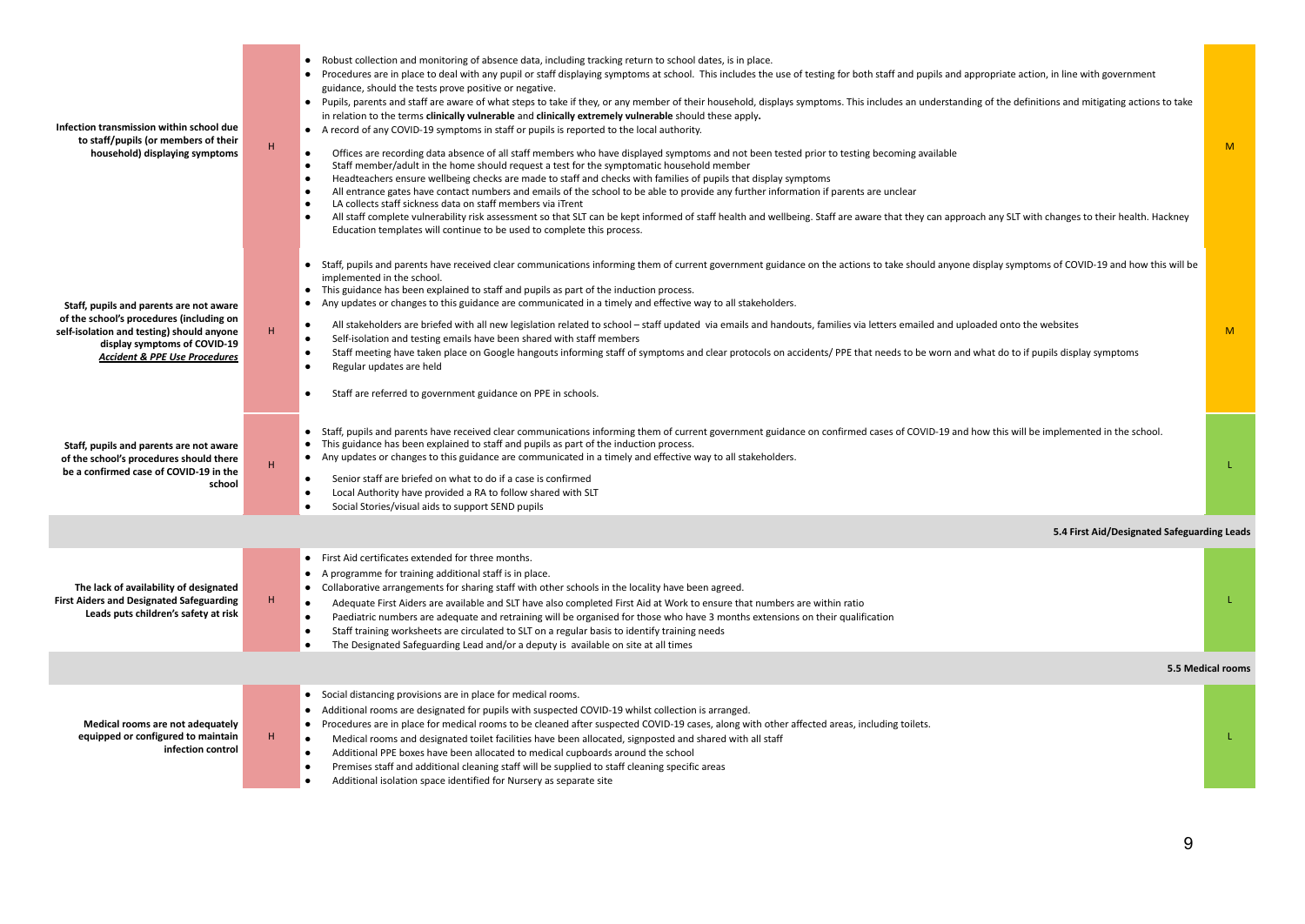|                                                                                                                                                                                                                                                           |   | 5.6 Communication with parents                                                                                                                                                                                                                                                                                                                                                                                                                                                                                                                                                                                                                                                                                                                                                                                                                                                                                                                                                                                                                                                                                                                                                                                                                                                                                                                                                |                    |
|-----------------------------------------------------------------------------------------------------------------------------------------------------------------------------------------------------------------------------------------------------------|---|-------------------------------------------------------------------------------------------------------------------------------------------------------------------------------------------------------------------------------------------------------------------------------------------------------------------------------------------------------------------------------------------------------------------------------------------------------------------------------------------------------------------------------------------------------------------------------------------------------------------------------------------------------------------------------------------------------------------------------------------------------------------------------------------------------------------------------------------------------------------------------------------------------------------------------------------------------------------------------------------------------------------------------------------------------------------------------------------------------------------------------------------------------------------------------------------------------------------------------------------------------------------------------------------------------------------------------------------------------------------------------|--------------------|
| Parents and carers are not fully informed<br>of the health and safety requirements<br>for the reopening of the school                                                                                                                                     | M | • As part of the overall communications strategy referenced in 1.12, parents are kept up to date with information, guidance and the school's expectations on a weekly basis using a range of<br>communication tools.<br>A COVID-19 section on the school website is created and updated.<br>Parent and pupil information packs created.<br>$\bullet$<br>Covid 19 section has been created on the website with directives on hand washing/symptoms/where to go for support and guidance on government procedures                                                                                                                                                                                                                                                                                                                                                                                                                                                                                                                                                                                                                                                                                                                                                                                                                                                               | L                  |
| Parents and carers may not fully<br>understand their responsibilities should<br>a child show symptoms of COVID-19                                                                                                                                         | H | Key messages enforced through regular updates to parents via email and the website<br>• Key messages in line with government guidance are reinforced on a weekly basis via email, text and the school's website.                                                                                                                                                                                                                                                                                                                                                                                                                                                                                                                                                                                                                                                                                                                                                                                                                                                                                                                                                                                                                                                                                                                                                              | M                  |
|                                                                                                                                                                                                                                                           |   | 6. Maximising social distancing measures                                                                                                                                                                                                                                                                                                                                                                                                                                                                                                                                                                                                                                                                                                                                                                                                                                                                                                                                                                                                                                                                                                                                                                                                                                                                                                                                      |                    |
|                                                                                                                                                                                                                                                           |   |                                                                                                                                                                                                                                                                                                                                                                                                                                                                                                                                                                                                                                                                                                                                                                                                                                                                                                                                                                                                                                                                                                                                                                                                                                                                                                                                                                               | 6.1 Communal areas |
| Groups of people gather in communal<br>areas (parents, visitors, deliveries) which<br>poses unnecessary risks                                                                                                                                             | M | Arrangements are in place for segregation of visitors where necessary.<br>• Glass screen installed in front of reception desk.<br>• Limits are placed on the number of people in the staff room at any one time.                                                                                                                                                                                                                                                                                                                                                                                                                                                                                                                                                                                                                                                                                                                                                                                                                                                                                                                                                                                                                                                                                                                                                              | L                  |
|                                                                                                                                                                                                                                                           |   | 7. Continuing enhanced protection for children and staff with underlying health conditions                                                                                                                                                                                                                                                                                                                                                                                                                                                                                                                                                                                                                                                                                                                                                                                                                                                                                                                                                                                                                                                                                                                                                                                                                                                                                    |                    |
|                                                                                                                                                                                                                                                           |   | 7.1 Pupils with underlying health issues                                                                                                                                                                                                                                                                                                                                                                                                                                                                                                                                                                                                                                                                                                                                                                                                                                                                                                                                                                                                                                                                                                                                                                                                                                                                                                                                      |                    |
| Pupils with underlying health issues or<br>those who are shielding are not<br>identified and so measures have not<br>been put in place to protect them                                                                                                    | H | Parents have been provided with clear guidance and this is reinforced on a regular basis.<br>$\bullet$<br>Parents have been asked to make the school aware of pupils' underlying health conditions and the school has sought to ensure that the appropriate guidance has been acted upon.<br>$\bullet$<br>The school, and parents are clear about the definitions and associated mitigating strategies in relation to people who are classed as clinically vulnerable and clinically extremely vulnerable<br>$\bullet$<br>Risk assessments for children with medical illnesses will be completed and RAG rated.<br>The school nurse will be consulted for any child that has a Red rating on their risk assessment.<br>$\bullet$<br>Medical letter sent to all parents to ensure any update to medical needs is known and medication is returned to school<br>$\bullet$<br>Schools have a regularly updated register of pupils with underlying health conditions.<br>$\bullet$<br>The medical register will be checked as children enter the school. Any medication they are required to bring will be checked to ensure it has been brought with them<br>$\bullet$<br>WAMHS and A-Space available to offer support virtually<br>SENCO to make check-in phone call to SEND pupils working from home twice per week.<br>School nurse team available to offer support virtually | L                  |
|                                                                                                                                                                                                                                                           |   | 7.2 Staff with underlying health issues                                                                                                                                                                                                                                                                                                                                                                                                                                                                                                                                                                                                                                                                                                                                                                                                                                                                                                                                                                                                                                                                                                                                                                                                                                                                                                                                       |                    |
| Staff with underlying health issues or<br>those within vulnerable groups are not<br>identified and so measures have not<br>been put in place to protect them<br><b>SLT RA Guidance</b><br><b>Whole Staff Medical RA</b><br><b>Staff RA Example Letter</b> | H | All members of staff with underlying health issues and those within vulnerable groups have been instructed to make their condition or circumstances known to the school. Records are kept of this and<br>regularly updated.<br>• Members of staff with underlying health conditions have been asked to seek and act on the advice of their GP/consultant/midwife or current government advice.<br>Staff are clear about the definitions and associated mitigating strategies relating to people who are classed as clinically vulnerable and clinically extremely vulnerable.<br>• Current government guidance is being applied.<br>All government guidance regarding cleanliness and good respiratory hygiene is in place ahead of staff returning to work.                                                                                                                                                                                                                                                                                                                                                                                                                                                                                                                                                                                                                  | L                  |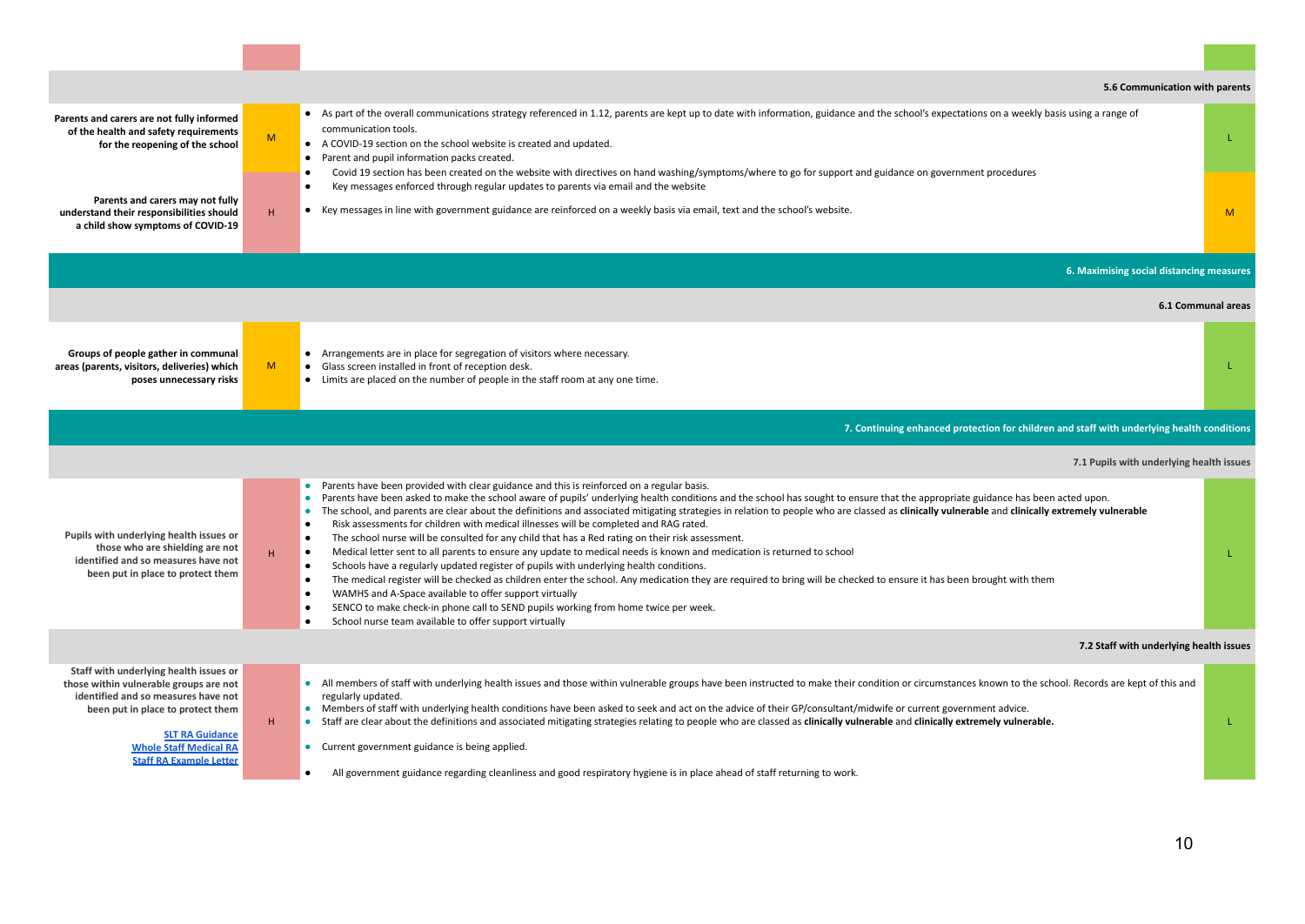|                                                                                                                                                         |   | All staff complete vulnerability risk assessment so that SLT can be kept informed of staff health and wellbeing. Staff are aware that they can approach any SLT with changes to their health. Hackney<br>Education templates will continue to be used to complete this process.<br>Staff who are shielding (should this be reintroduced) or required to self isolate, and are well enough to do so, will be assigned meaningful work to complete from home. The required technology<br>would be made available to these members of staff.<br>Clinically vulnerable staff or those who were in other ways deemed to be high risk, will have individual conversations with SLT to identify any concerns or adaptations required.                                                                                                                                                                                                                                                                                                                                                                                                                                                                                                                                                                                                                                                                                     |    |
|---------------------------------------------------------------------------------------------------------------------------------------------------------|---|--------------------------------------------------------------------------------------------------------------------------------------------------------------------------------------------------------------------------------------------------------------------------------------------------------------------------------------------------------------------------------------------------------------------------------------------------------------------------------------------------------------------------------------------------------------------------------------------------------------------------------------------------------------------------------------------------------------------------------------------------------------------------------------------------------------------------------------------------------------------------------------------------------------------------------------------------------------------------------------------------------------------------------------------------------------------------------------------------------------------------------------------------------------------------------------------------------------------------------------------------------------------------------------------------------------------------------------------------------------------------------------------------------------------|----|
|                                                                                                                                                         |   | 8. Enhancing mental health support for pupils and staff                                                                                                                                                                                                                                                                                                                                                                                                                                                                                                                                                                                                                                                                                                                                                                                                                                                                                                                                                                                                                                                                                                                                                                                                                                                                                                                                                            |    |
|                                                                                                                                                         |   | 8.1 Mental health concerns - pupils                                                                                                                                                                                                                                                                                                                                                                                                                                                                                                                                                                                                                                                                                                                                                                                                                                                                                                                                                                                                                                                                                                                                                                                                                                                                                                                                                                                |    |
| Pupils' mental health has been adversely<br>affected during the period that the<br>school has been closed and by the<br>COVID-19 crisis in general      | M | • There are sufficient numbers of trained staff available to support pupils with mental health issues.<br>• All staff have been offered bereavement training so that they can support any pupils with these experiences.<br>• There is access to designated staff for all pupils who wish to talk to someone about wellbeing/mental health.<br>• Wellbeing/mental health is discussed regularly in PSHE/virtual assemblies/pupil briefings (stories/toy characters are used for younger pupils to help talk about feelings).<br>Resources/websites to support the mental health of pupils are provided.<br>All staff members have been given specific training from A Space to pre empt questions that may arise.<br>$\bullet$<br>Individual support has been provided to SLT to prepare them for the challenges of reopening and the effects on the community.<br>$\bullet$<br>Staff guidance to support pupils well-being and mental health shared ahead of wider opening<br>$\bullet$<br>Timetables for children have been adapted to include a renewed focus on PSHE including PSED for EYFS.<br>$\bullet$<br>SENCO/Inclusion Lead to make check-in phone call to SEND pupils working from home twice per week<br>$\bullet$<br>WAMHS and A-Space available to offer support virtually<br>$\bullet$<br>Regular resources are shared with families through the bulletin, website, and social media.<br>$\bullet$ |    |
|                                                                                                                                                         |   | 8.2 Mental health concerns - staff                                                                                                                                                                                                                                                                                                                                                                                                                                                                                                                                                                                                                                                                                                                                                                                                                                                                                                                                                                                                                                                                                                                                                                                                                                                                                                                                                                                 |    |
| The mental health of staff has been<br>adversely affected during the period that<br>the school has been closed and by the<br>COVID-19 crisis in general | M | • Staff are encouraged to focus on their wellbeing.<br>• Line managers are proactive in discussing wellbeing with the staff that they manage, including their workload.<br>• Staff briefings and training have included content on wellbeing.<br>• Staff briefings/training on wellbeing are provided.<br>• Staff have been signposted to useful websites and resources.<br>All staff members have been given specific training from A Space to pre empt questions that may arise.<br>$\bullet$<br>$\bullet$<br>Staff have had resources signposted to promote positive mental health e.g. Headpsace app.<br>Individual support has been provided to SLT to prepare them for the challenges of reopening and the effects on the community.<br>$\bullet$<br>Standard procedures for staff wellbeing through employers assistance have been communicated.<br>$\bullet$<br>Resources for staff to have clarity on symptoms and where to access support are circulated via headteacher emails on a weekly basis.<br>$\bullet$                                                                                                                                                                                                                                                                                                                                                                                          |    |
| Working from home can adversely affect<br>mental health                                                                                                 | M | Staff working from home due to self-isolation have regular catch-ups with line managers.<br>$\bullet$<br>• Staff are encouraged to speak regularly with colleagues, take regular breaks and exercise.<br>• Appropriate work plans have been agreed with support provided where necessary.<br>• Staff working from home may help provide remote learning for any pupils who need to stay at home.<br>Standard procedures for staff wellbeing through employers assistance have been communicated.<br>$\bullet$<br>Resources for staff to have clarity on symptoms and where to access support are circulated via headteacher emails on a weekly basis<br>Welfare calls with those staff working from home is on a rota for senior staff.<br>$\bullet$                                                                                                                                                                                                                                                                                                                                                                                                                                                                                                                                                                                                                                                               | T. |
|                                                                                                                                                         |   | 8.3 Bereavement support                                                                                                                                                                                                                                                                                                                                                                                                                                                                                                                                                                                                                                                                                                                                                                                                                                                                                                                                                                                                                                                                                                                                                                                                                                                                                                                                                                                            |    |
| Pupils and staff are grieving because of<br>loss of friends or family                                                                                   | M | • The school has access to trained staff who can deliver bereavement counselling and support.<br>• All staff have been offered bereavement training.<br>• Support is requested from other organisations when necessary.<br>$\bullet$<br>Specialist qualified consultants have been speaking to all staff to offer wellbeing and return to work support<br>New Wave guidance document shared with all staff to support handling of conversations with young people about loss and bereavement<br>$\bullet$<br>Access to the LA Employers Access Schemes and Wellbeing scheme are being shared regularly with staff<br>$\bullet$<br>WAMHS liaison across Federation, offers 1:1 consultations for teachers and support staff<br>$\bullet$                                                                                                                                                                                                                                                                                                                                                                                                                                                                                                                                                                                                                                                                            |    |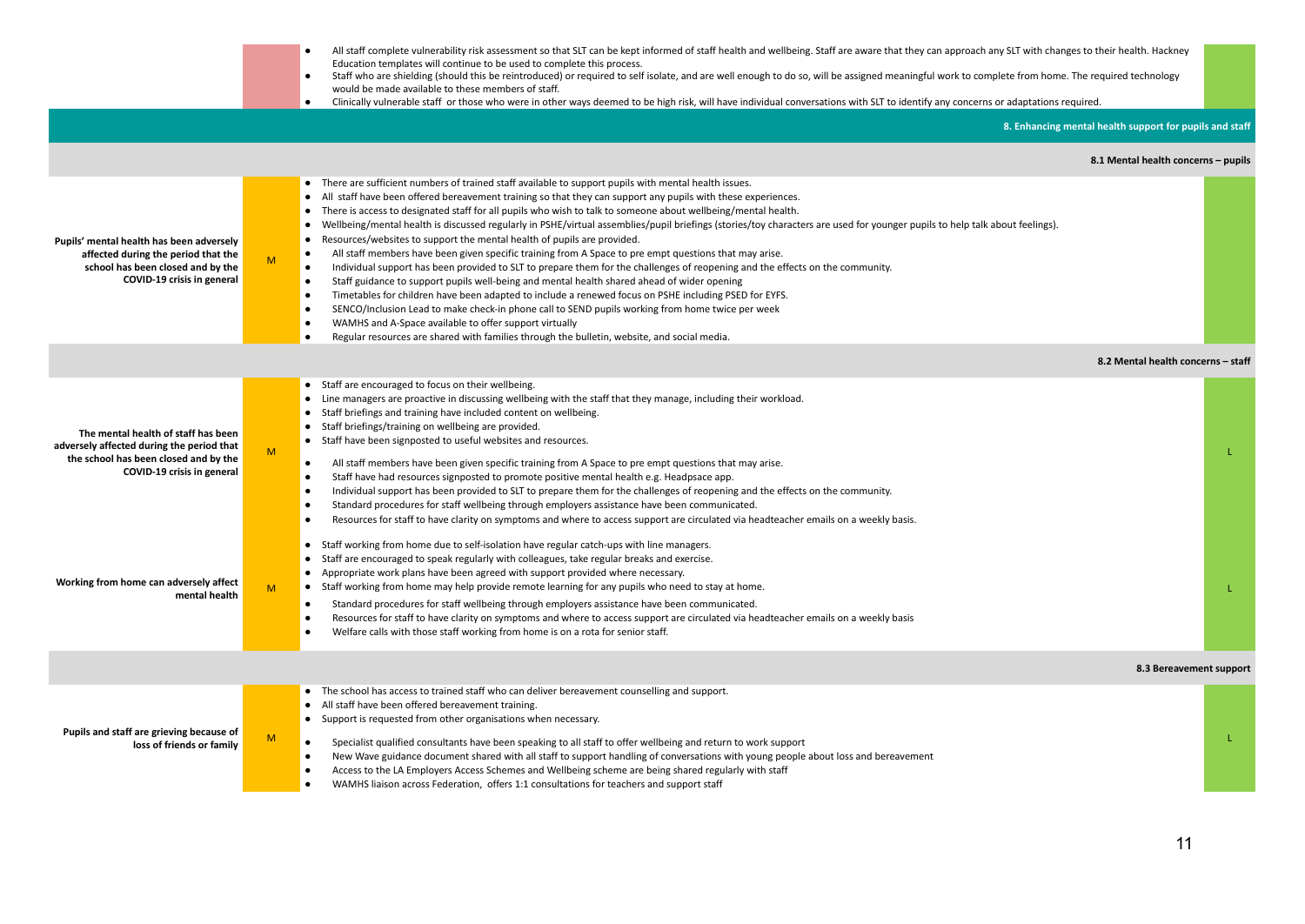## **9. Supporting Disadvantaged and Vulnerable Pupils**

#### **9.1 Maximising Attendance**

|                                                                                                                                                                                                            |   | 9.1 Maximising Attendance                                                                                                                                                                                                                                                                                                                                                                                                                                                                                                                                                                                                                                                                                                                                                                                                                                                                                                                                                                                                                                                                                                                                                                                                                                                                                                                                                                                                                                                                                                                                                                        |    |
|------------------------------------------------------------------------------------------------------------------------------------------------------------------------------------------------------------|---|--------------------------------------------------------------------------------------------------------------------------------------------------------------------------------------------------------------------------------------------------------------------------------------------------------------------------------------------------------------------------------------------------------------------------------------------------------------------------------------------------------------------------------------------------------------------------------------------------------------------------------------------------------------------------------------------------------------------------------------------------------------------------------------------------------------------------------------------------------------------------------------------------------------------------------------------------------------------------------------------------------------------------------------------------------------------------------------------------------------------------------------------------------------------------------------------------------------------------------------------------------------------------------------------------------------------------------------------------------------------------------------------------------------------------------------------------------------------------------------------------------------------------------------------------------------------------------------------------|----|
| Disadvantaged and vulnerable pupils are<br>not sufficiently supported and so do not<br>attend regularly                                                                                                    | M | • All families are clearly informed that attendance is mandatory<br>• Plans are put in place to support disadvantaged and vulnerable pupils to return to school<br>• Catch up funding is channelled into providing additional support as required.<br>• School works closely with social workers to plan for maintaining contact with families.<br>Teachers, SENDCO and SLT plan for return of key pupils.<br>٠<br>Specific families are communicated with extensively to ensure that questions and concerns are answered<br>Outside agencies,                                                                                                                                                                                                                                                                                                                                                                                                                                                                                                                                                                                                                                                                                                                                                                                                                                                                                                                                                                                                                                                   | L  |
|                                                                                                                                                                                                            |   | 9.2 In cases of self isolation                                                                                                                                                                                                                                                                                                                                                                                                                                                                                                                                                                                                                                                                                                                                                                                                                                                                                                                                                                                                                                                                                                                                                                                                                                                                                                                                                                                                                                                                                                                                                                   |    |
| Disadvantaged and vulnerable pupils are<br>not sufficiently supported during self<br>isolation                                                                                                             | M | • Disadvantaged and vulnerable families are communicated with regularly to ensure protocols and policies are understood.<br>• Additional support is offered as required including referral to outside services.<br>• Social workers are informed of any self isolation.<br>• Remote learning is closely tracked and all possible interventions are put in place to promote and support engagement.<br>Teachers, SENDCO and SLT make contingency plans for disadvantaged and vulnerable pupils in cases of self isolation.<br>٠<br>Additional routers, ipads and learning resources are made available to disadvantaged and vulnerable families                                                                                                                                                                                                                                                                                                                                                                                                                                                                                                                                                                                                                                                                                                                                                                                                                                                                                                                                                   |    |
|                                                                                                                                                                                                            |   | 10. Outside contractors                                                                                                                                                                                                                                                                                                                                                                                                                                                                                                                                                                                                                                                                                                                                                                                                                                                                                                                                                                                                                                                                                                                                                                                                                                                                                                                                                                                                                                                                                                                                                                          |    |
|                                                                                                                                                                                                            |   | 10.1 Contractors working on the school site                                                                                                                                                                                                                                                                                                                                                                                                                                                                                                                                                                                                                                                                                                                                                                                                                                                                                                                                                                                                                                                                                                                                                                                                                                                                                                                                                                                                                                                                                                                                                      |    |
| Contractors on-site whilst school is in<br>operation may pose a risk to social<br>distancing and infection control<br><b>Ashlyns Covid RA</b><br><b>BIRKIN Covid-19 Response</b><br><b>BIRKIN Covid RA</b> | M | Ongoing works and scheduled inspections for schools (e.g. estates related) are able to continue.<br>• An assessment has been carried out to see if any additional control measures are required to keep staff, pupils and contractors safe.<br>Assurances have been sought from the contractors that all staff attending the setting will be in good health (symptom-free) and that contractors have procedures in place to ensure effective hygiene<br>measures are in place<br>• Alternative arrangements have been considered such as using a different entrance for contractors and organising classes so that contractors and staff/pupils are kept apart.<br>Distancing is being maintained throughout any such works and where this is not possible arrangements are reviewed.<br>$\bullet$<br>• In addition to arrangements for COVID-19, normal contractor procedures are being applied and have been updated in light of COVID-19 (including contractor risk assessments and method statements,<br>and contractor induction).<br>Contractors attending site are expected to wash hands on entering the building<br>$\bullet$<br>Outline of requirements and hygiene procedures sent prior to site visit<br>$\bullet$<br>All relevant construction bodies and agencies consulted before return to school sites including providing RA, Method Statements in place with social distance measures adhered to<br>$\bullet$<br>Contractors to access site outside of pupil hours wherever possible<br>$\bullet$<br>All contractors to complete visitor registration with temperature check. | T. |